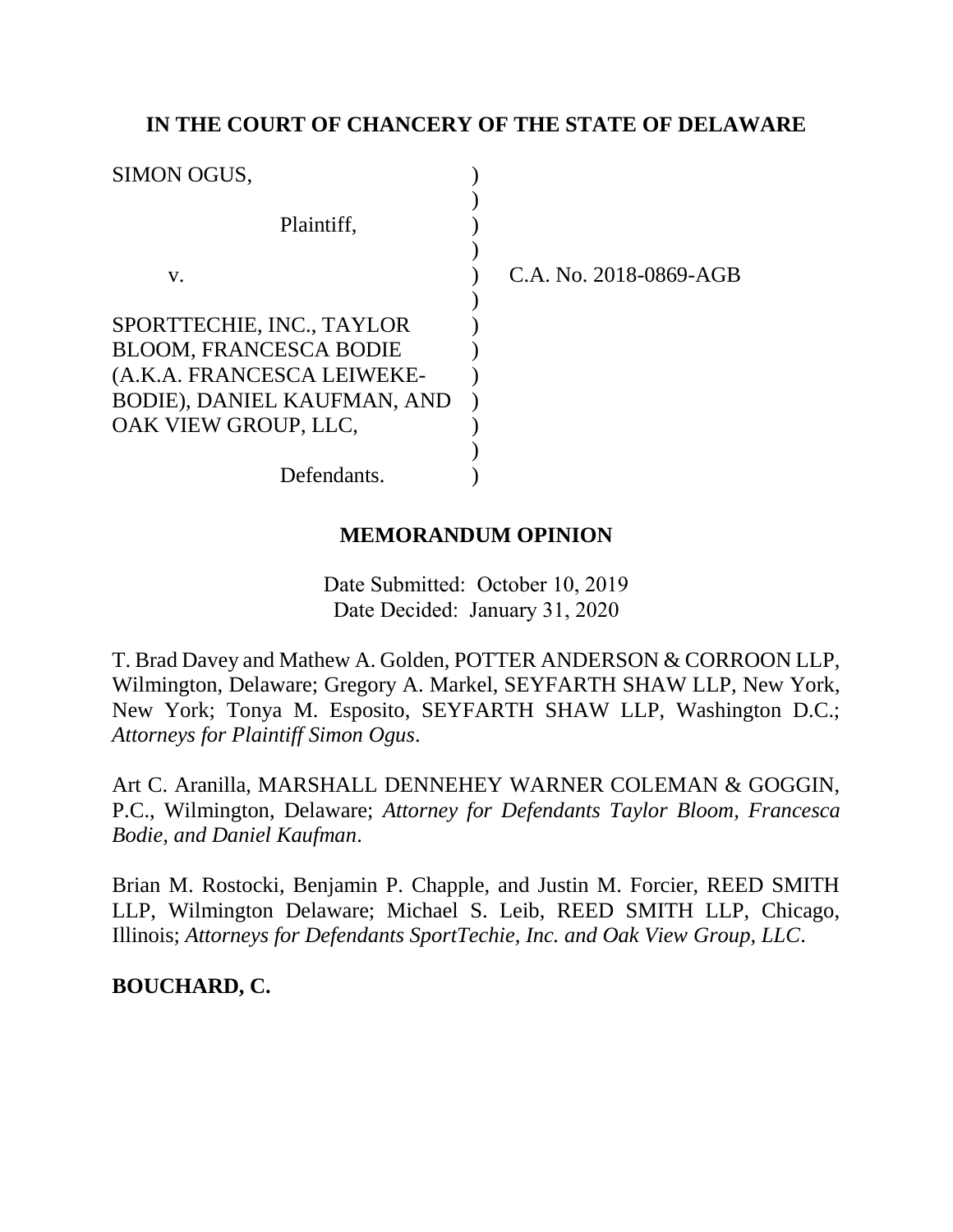In this action, Simon Ogus asserts that defendants conspired to remove him from SportTechie, Inc., a company he co-founded, eliminate his 44.5% interest in the company through a multi-step plan in order to enrich themselves, and transfer control of the company to Oak View Group, LLC, a private equity and venture fund. Pending before the court is defendants' motion to dismiss seven claims for fraud, breach of fiduciary duty, aiding and abetting, civil conspiracy, and breach of contract. For the reasons explained below, the court grants the motion in part and denies it in part.

#### **I. BACKGROUND**

The facts recited in this opinion come from the Verified Amended Complaint (the "Complaint") and documents incorporated therein. Any additional facts are either not subject to reasonable dispute or are subject to judicial notice.

#### **A. The Parties**

 $\overline{a}$ 

SportTechie, Inc. ("SportTechie" or the "Company") is a Delaware corporation with its principal place of business in Washington, D.C.<sup>1</sup> SportTechie is a news source that reports on the technology aspects of sports. Plaintiff Simon Ogus is a founder of SportTechie and was its Chief Operating Officer until March 8, 2017.

<sup>&</sup>lt;sup>1</sup> Unless otherwise noted, the court refers to SportTechie, Inc. and its predecessor entities as "SportTechie" or the "Company" for simplicity.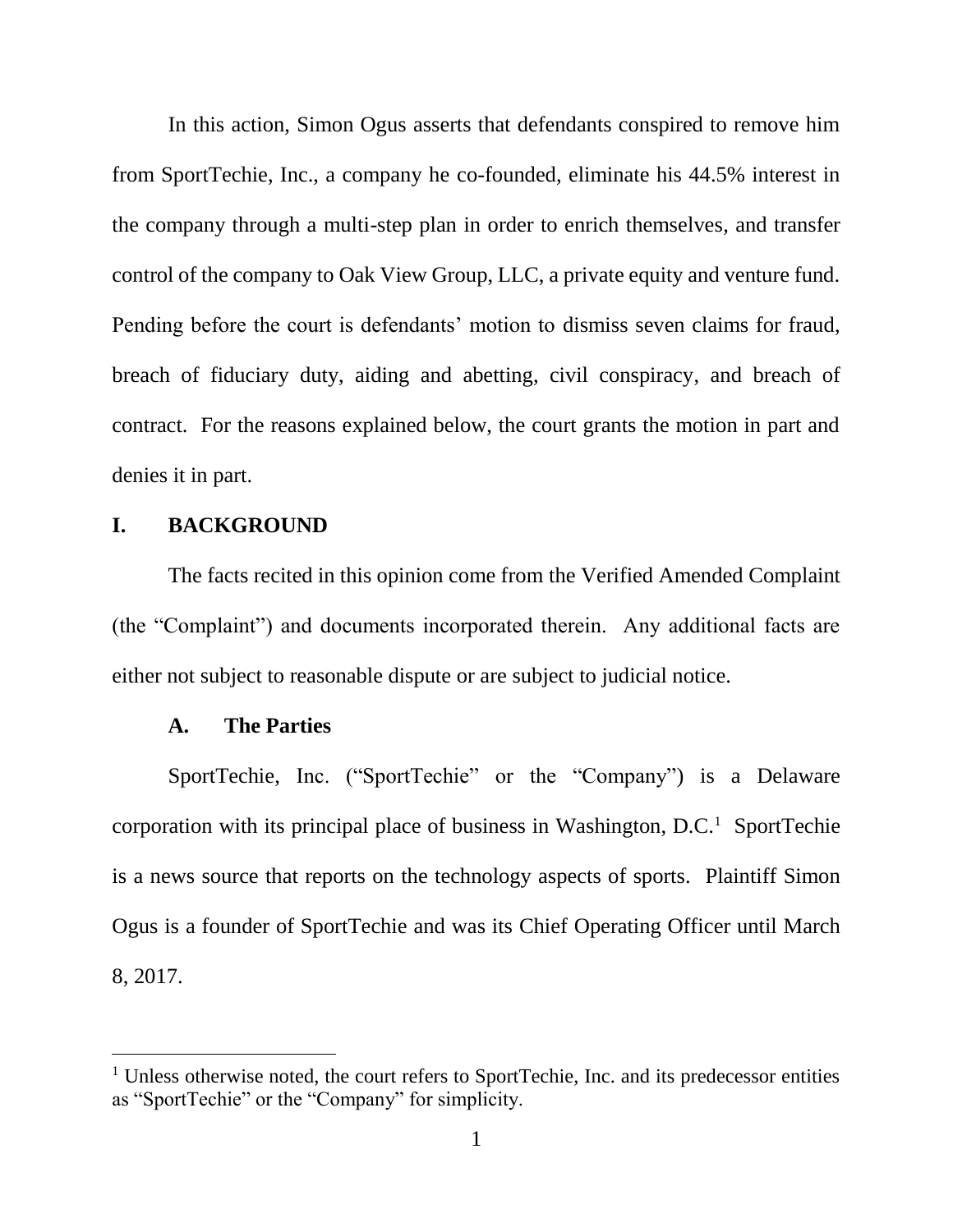Defendant Taylor Bloom is a founder, stockholder, director, and officer of SportTechie. He is currently the Chief Executive Officer of SportTechie.

Defendant Daniel Kaufman is an employee, officer, and stockholder of SportTechie. He was the sole in-house attorney at SportTechie at all relevant times and currently serves as Managing Director of SportTechie.

Defendant Oak View Group, LLC ("Oak View") is a Delaware limited liability company that is a controlling investor in SportTechie.<sup>2</sup> Defendant Francesca Bodie is a director of SportTechie as a designee of Oak View, and is currently the President of Business Development for Oak View.<sup>3</sup>

## **B. The Origins of SportTechie**

In early 2012, Ogus founded the predecessor of SportTechie with Josh Folk, who left the Company in 2014.<sup>4</sup> In April 2012, Ogus hired defendant Bloom to write content for the company.<sup>5</sup>

In August 2013, SportTechie became a District of Columbia limited liability company.<sup>6</sup> Around this time, Bloom received an ownership share in SportTechie.<sup>7</sup>

- 5 *Id.* ¶ 23.
- 6 *Id.* ¶ 24.
- 7 *Id.*

<sup>&</sup>lt;sup>2</sup> Am. Verified Compl. ("Compl.")  $\P$  21 (Dkt. 30).

<sup>3</sup> *Id.* ¶ 19, 140.

 $4$  *Id.*  $\P\P$  22, 24.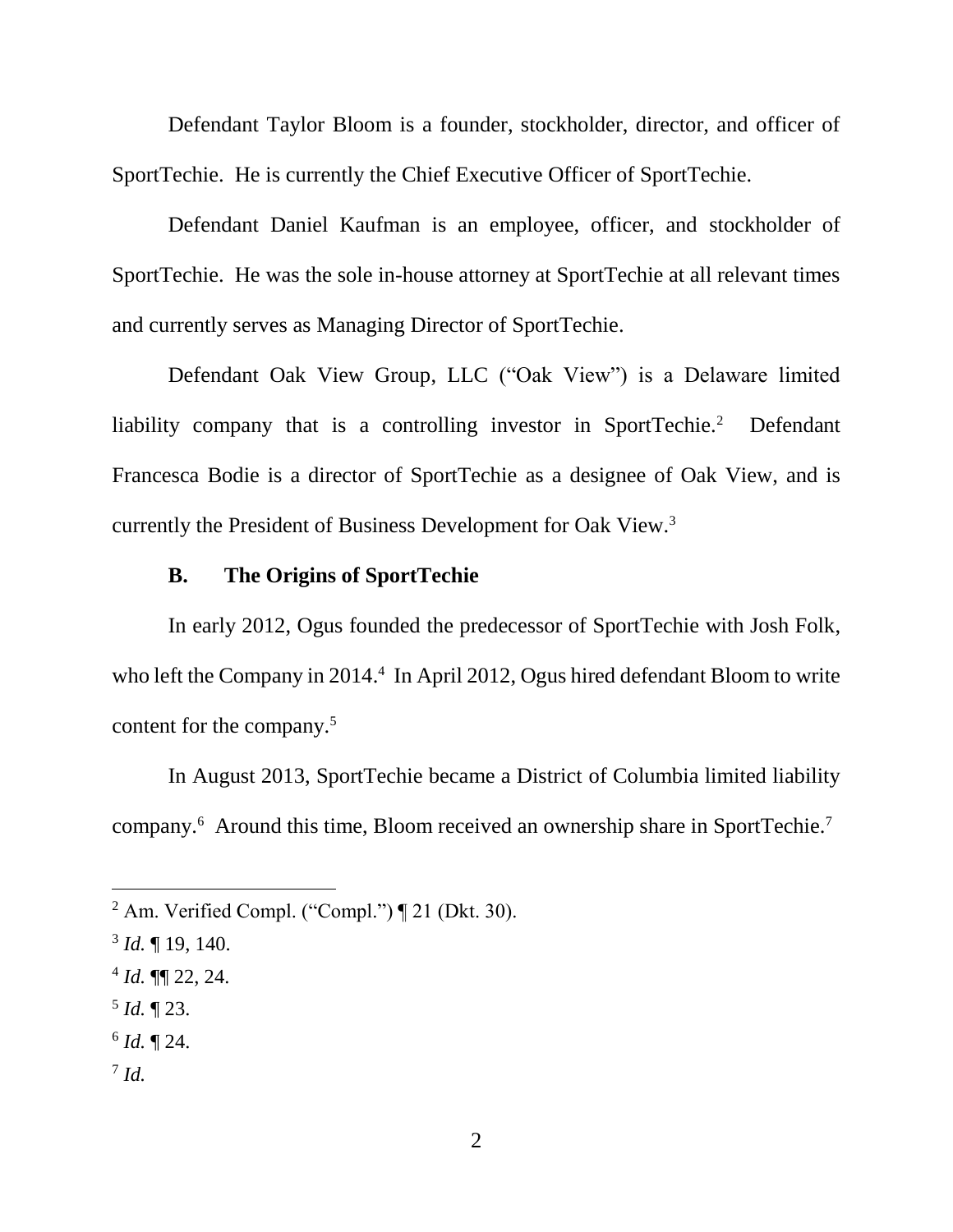In October 2015, SportTechie became a Delaware limited liability company.<sup>8</sup> In 2016, Bloom and Ogus revised SportTechie's Operating Agreement (the "2016 Operating Agreement") and renegotiated their ownership of the Company so that Bloom would receive 55.5% of the units and Ogus would receive 44.5% of the units of SportTechie.<sup>9</sup>

Under the 2016 Operating Agreement, Ogus was the sole manager of SportTechie and had a right as a member to block "Major Decisions" by the Company (the "Veto Right"), which needed "the approval of all the Members."<sup>10</sup> The 2016 Operating Agreement also provided that a member, including Ogus, only could be expelled if a court found that such member engaged in certain acts of serious misconduct:

A Member may be expelled only if such Member has been found by a court of competent jurisdiction to: (a) be guilty of wrongful conduct that adversely and materially affects the business or affairs of the Company; (b) have willfully or persistently committed a material breach of the articles of the organization of the Company or this Agreement; or (c) have otherwise breached a duty owed to the Company or to the other Members to the extent that it is not reasonably practicable to carry on the business or affairs of the Company with the  $M$ ember.<sup>11</sup>

- <sup>10</sup> *Id.* ¶ 6, 29; *id.* Ex. A §§ 6.1, 6.5.
- <sup>11</sup> *Id.* Ex. A § 8.2.

<sup>8</sup> *Id.* ¶ 27.

<sup>9</sup> *Id.* ¶ 28.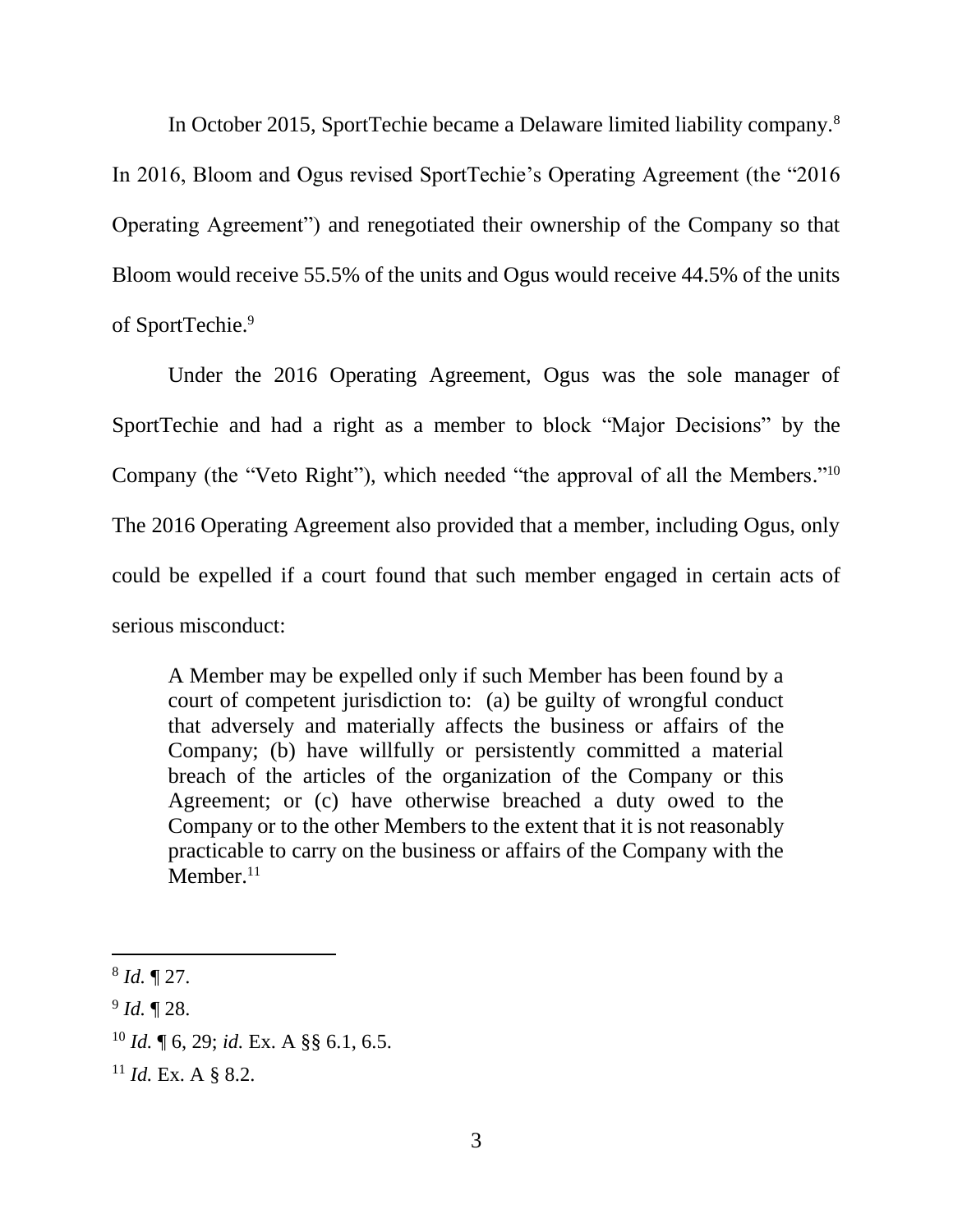In July 2016, SportTechie hired defendant Daniel Kaufman as a Managing Director.<sup>12</sup> Kaufman became the sole in-house attorney for SportTechie in which capacity he advised Ogus and Bloom on legal issues. 13

In August 2016, Vintage Capital invested \$75,000 in SportTechie in the form of a convertible note.<sup>14</sup> Kai Sato, a friend of Bloom, had formed Vintage Capital as a venture capital company.<sup>15</sup> Sato introduced the Company to Francesca Bodie, Vice President of Business Development of the Oak View, a large venture capital firm.<sup>16</sup>

In October 2016, Oak View invested \$675,000 in SportTechie in the form of a note convertible into common stock. 17 One condition of Oak View's investment was that it would have the "right to [have] a representative on SportTechie's yet-tobe formed Board." <sup>18</sup> Ogus consented to Oak View's investment in SportTechie, although the precise form of that consent and what Ogus knew when he did so is unclear from the Complaint.<sup>19</sup>

 $12$  Compl.  $\P$  33. <sup>13</sup> *Id.* <sup>14</sup> *Id.* ¶ 38. <sup>15</sup> *Id.* ¶ 36. <sup>16</sup> *Id.* ¶ 39.  $17$  *Id.*  $\P$  41. <sup>18</sup> *Id.* <sup>19</sup> *See id.* ¶ 42.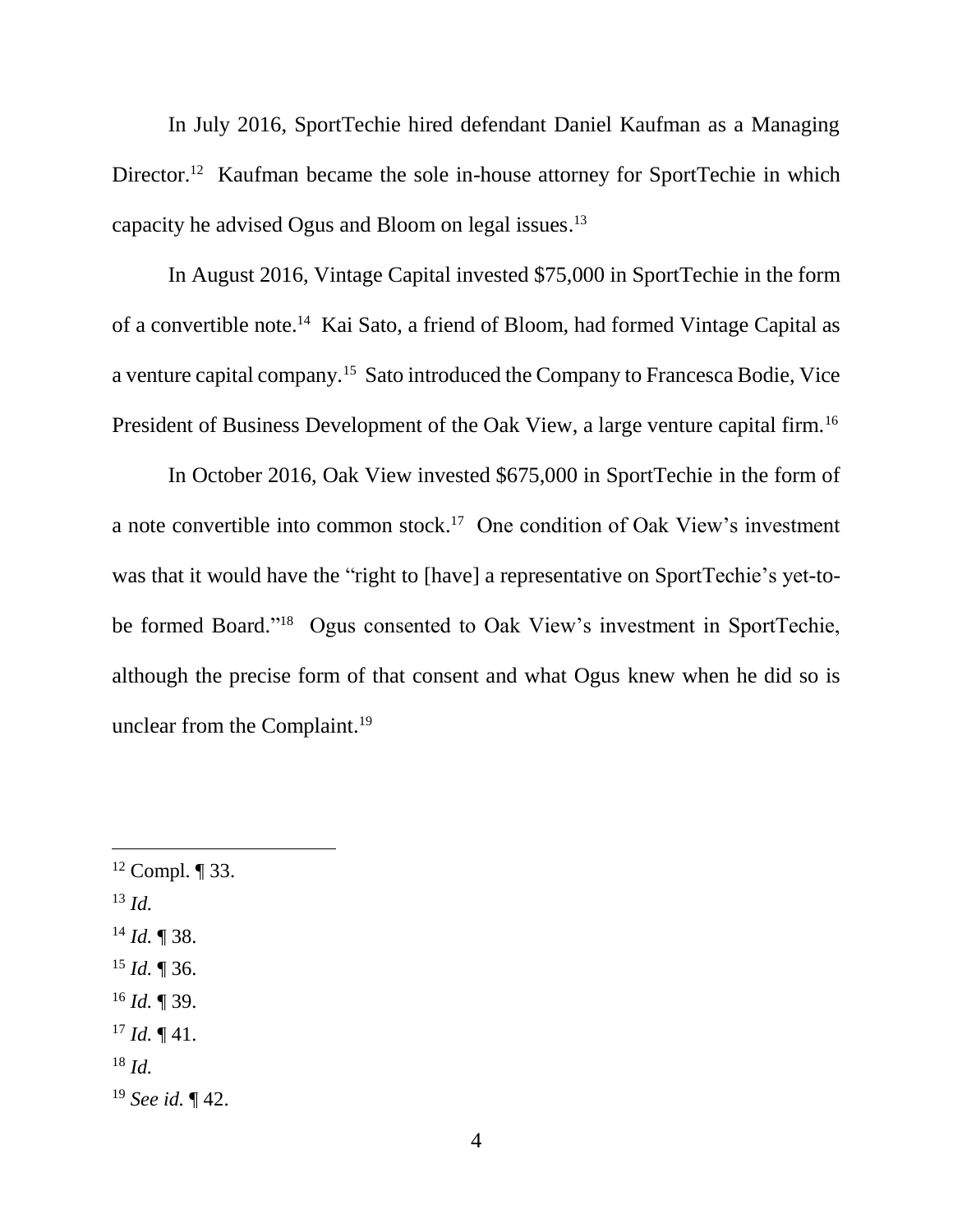# **C. SportTechie Converts Into a Delaware Corporation and the Shareholders Agreement is Executed**

In October 2016, Kaufman, Bloom, and Bodie started an internal campaign to convert SportTechie from an LLC to a Delaware corporation and to create a board of directors (the "Board") with Bloom and Bodie making up a majority of the Board. <sup>20</sup> Ogus' approval of the conversion was necessary given his Veto Right under the 2016 Operating Agreement. 21

On or about December 29, 2016, Kaufman sent Ogus certain documents to implement the conversion.<sup>22</sup> On December 31, 2016, Ogus signed the conversion documents, and SportTechie became a Delaware corporation.<sup>23</sup> Also on December 31, Ogus signed a written consent of the stockholders of the new corporation "establishing the Board and appointing Mr. Bloom as the first director."<sup>24</sup> The Complaint contains no allegations suggesting that the Company's certificate of incorporation contained any provisions limiting the ability of the Board to manage the business and affairs of the corporation, including its authority to hire and fire

- $^{20}$  *Id.* ¶ 44.
- <sup>21</sup> *Id.*

- $^{22}$  *Id.*  $\P$  50.
- <sup>23</sup> *Id.* ¶ 52.
- <sup>24</sup> *Id.* ¶ 122.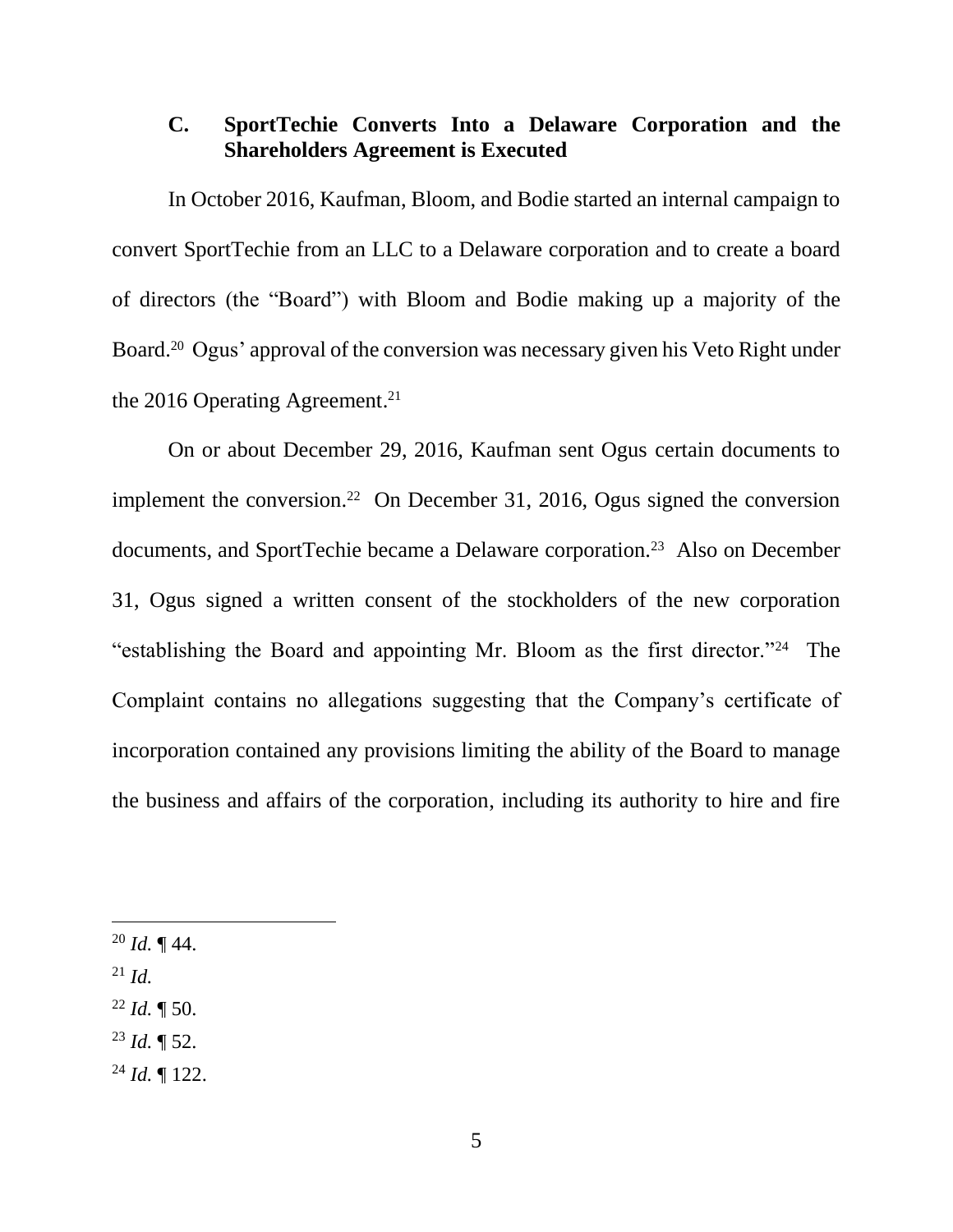officers and employees. 25 From December 31, 2016 until February 1, 2017, Bloom was the only member of the Board. 26

On February 1, 2017, Ogus signed a written consent of stockholders appointing Bodie and Sato to the Board, which expanded the Board to three members.<sup>27</sup> Bloom had nominated Sato to serve on the Board and Bodie joined as the designee of Oak View under its convertible note agreement.<sup>28</sup>

On January 31, 2017, Bloom and Ogus executed a Shareholders Agreement.<sup>29</sup> The Shareholders Agreement gave SportTechie an option to purchase Ogus' shares within ninety days after the termination of his employment—"for any reason or for no reason"—at a purchase price "equal to the fair market value (as determined in good faith by the Board) of the Shares sold."<sup>30</sup>

The day after Ogus executed the Shareholders Agreement, Kaufman entered into a Restricted Stock Purchase Agreement with SportTechie to purchase 611,112 shares of the Company on the terms that allegedly were very favorable to Kaufman.<sup>31</sup>

<sup>&</sup>lt;sup>25</sup> After oral argument, Ogus submitted a copy of the Company's certificate of incorporation and confirmed that it "did not contain relevant provisions limiting the Board's authority to manage the business and affairs of the Company." Dkt. 59 at 3.

<sup>&</sup>lt;sup>26</sup> Compl.  $\P$  53.

 $^{27}$  *Id.*  $\blacksquare$  122.

<sup>28</sup> *Id.* ¶¶ 58-59.

<sup>29</sup> *Id.* ¶ 67.

<sup>30</sup> *Id.* Ex. C. §§ 6.1, 6.2.

 $31$  Compl.  $\P$  69.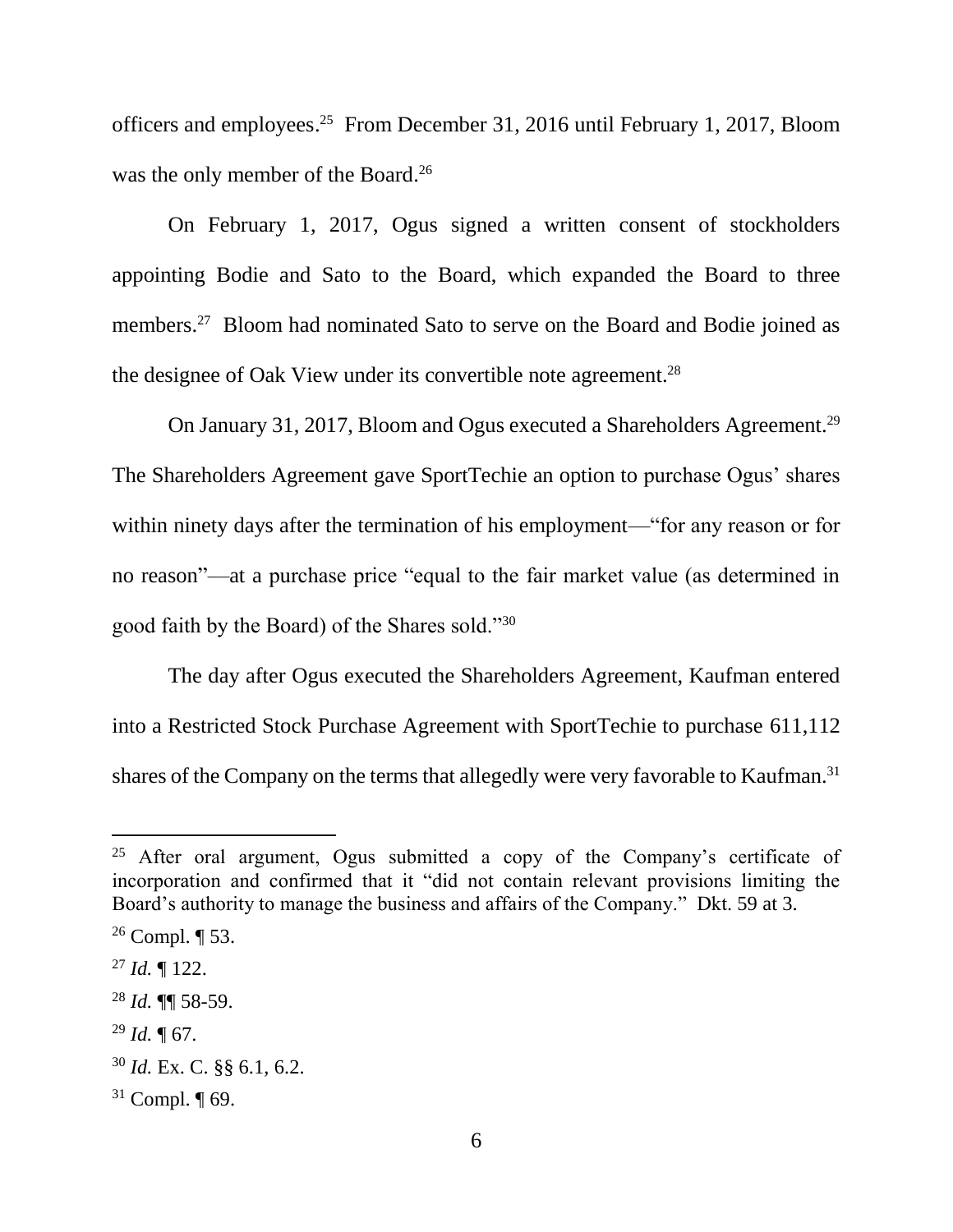# **D. Ogus' Employment is Terminated and SportTechie Repurchases His Shares**

In February 2017, Bloom and Kaufman engaged a valuation service provider, Derivitas LLC, to determine the fair market value of Ogus' shares in SportTechie to facilitate a potential buyout of his shares.<sup>32</sup> On March 8, 2017, Bloom and Bodie, acting by written consent on behalf of the Board, removed Ogus from his position as an officer of the Company and terminated his employment without cause.<sup>33</sup> The next day, Bloom handed Ogus a termination letter and several other documents, including an agreement to purchase Ogus' stock. 34 The termination letter stated that the value of the Company was \$2.2 million, which "was at the low end of the Derivatas range of values."<sup>35</sup>

On May 9, 2017, SportTechie purported to repurchase all of Ogus' shares in the Company for a total of \$819,951.35, with a check for ten percent of the consideration (\$82,000) and a promissory note for the remaining balance  $(\$737,951.35).$ <sup>36</sup> Ogus has not accepted any payments for his shares.<sup>37</sup>

<sup>32</sup> *Id.* ¶ 72*.*

<sup>33</sup> *Id.* ¶¶ 88, 93, 158; *see id.* Ex. F.

<sup>34</sup> Compl. ¶¶ 90-91.

<sup>35</sup> *Id.* ¶ 94.

<sup>36</sup> *Id.* ¶¶ 99, 102; *see id.* Ex. G.

<sup>37</sup> Compl. ¶ 102.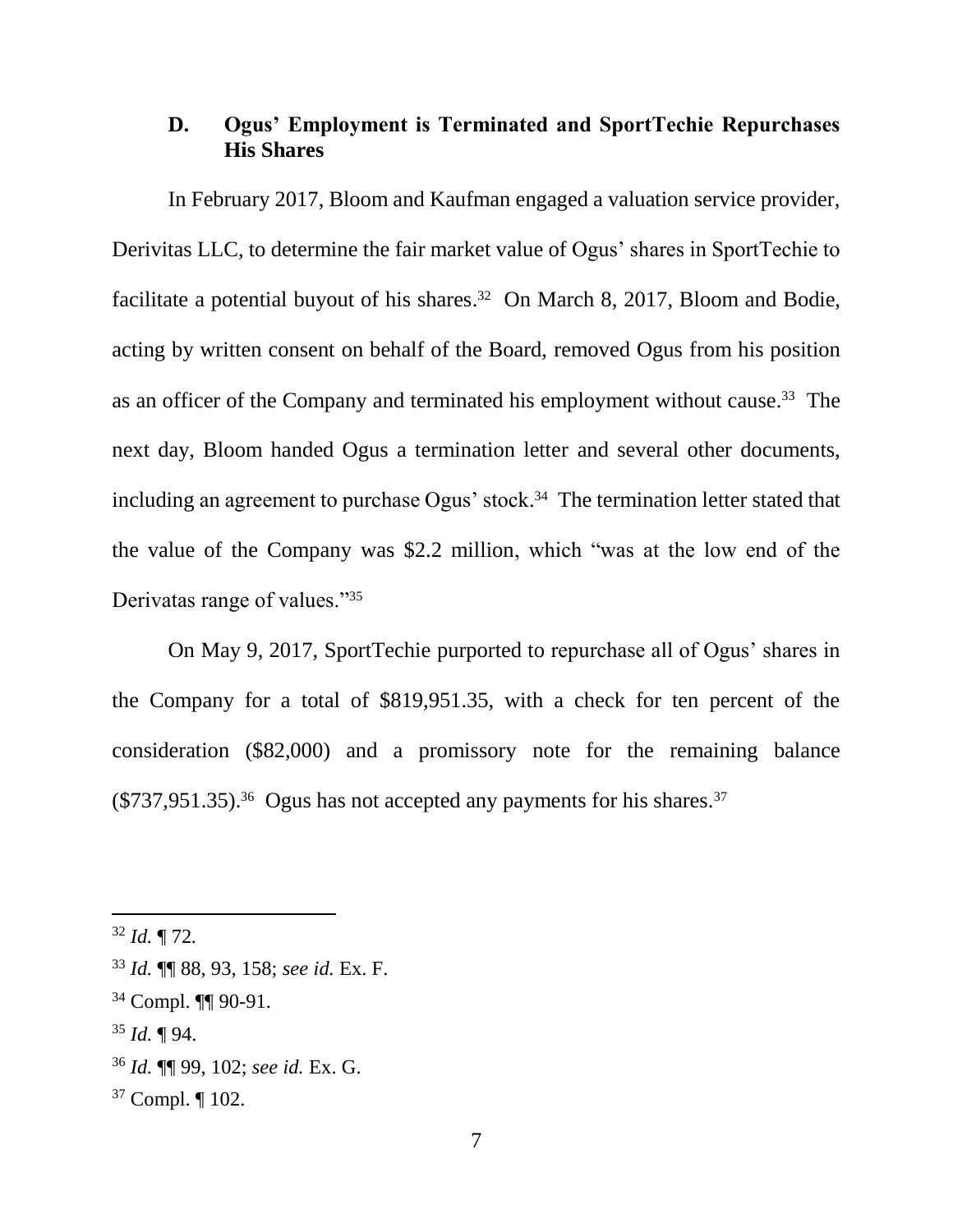#### **II. PROCEDURAL HISTORY**

On November 30, 2018, Ogus filed his original complaint in this action, which he amended on March 5, 2019 (as defined above, the "Complaint"). The Complaint asserts ten claims, for fraud (Count I), breach of fiduciary duty (Counts III and IV), aiding and abetting (Counts II and V), civil conspiracy (Count VI), wrongful termination (Count VII), declaratory relief (Count VIII), breach of contract (Count IX), and breach of the implied covenant of good faith and fair dealing (Count X).

On March 19, 2019, defendants filed a motion to dismiss the Complaint in its entirety under Court of Chancery Rule 12(b)(6) for failure to state a claim for relief. In connection with briefing and argument of the motion to dismiss, Ogus dropped three of his claims: Counts VII, VIII, and X. 38

### **III. ANALYSIS**

 $\overline{a}$ 

The standards governing a motion to dismiss under Court of Chancery Rule

12(b)(6) for failure to state a claim for relief are well settled:

(i) all well-pleaded factual allegations are accepted as true; (ii) even vague allegations are "well-pleaded" if they give the opposing party notice of the claim; (iii) the Court must draw all reasonable inferences in favor of the non-moving party; and ([iv]) dismissal is inappropriate unless the "plaintiff would not be entitled to recover under any reasonably conceivable set of circumstances susceptible to proof."<sup>39</sup>

<sup>38</sup> Pl.'s Opp'n Br. 57 n.11 (Dkt. 43); Dkt. 59 at 5.

<sup>39</sup> *Savor, Inc. v. FMR Corp.*, 812 A.2d 894, 896-97 (Del. 2002) (internal citations omitted).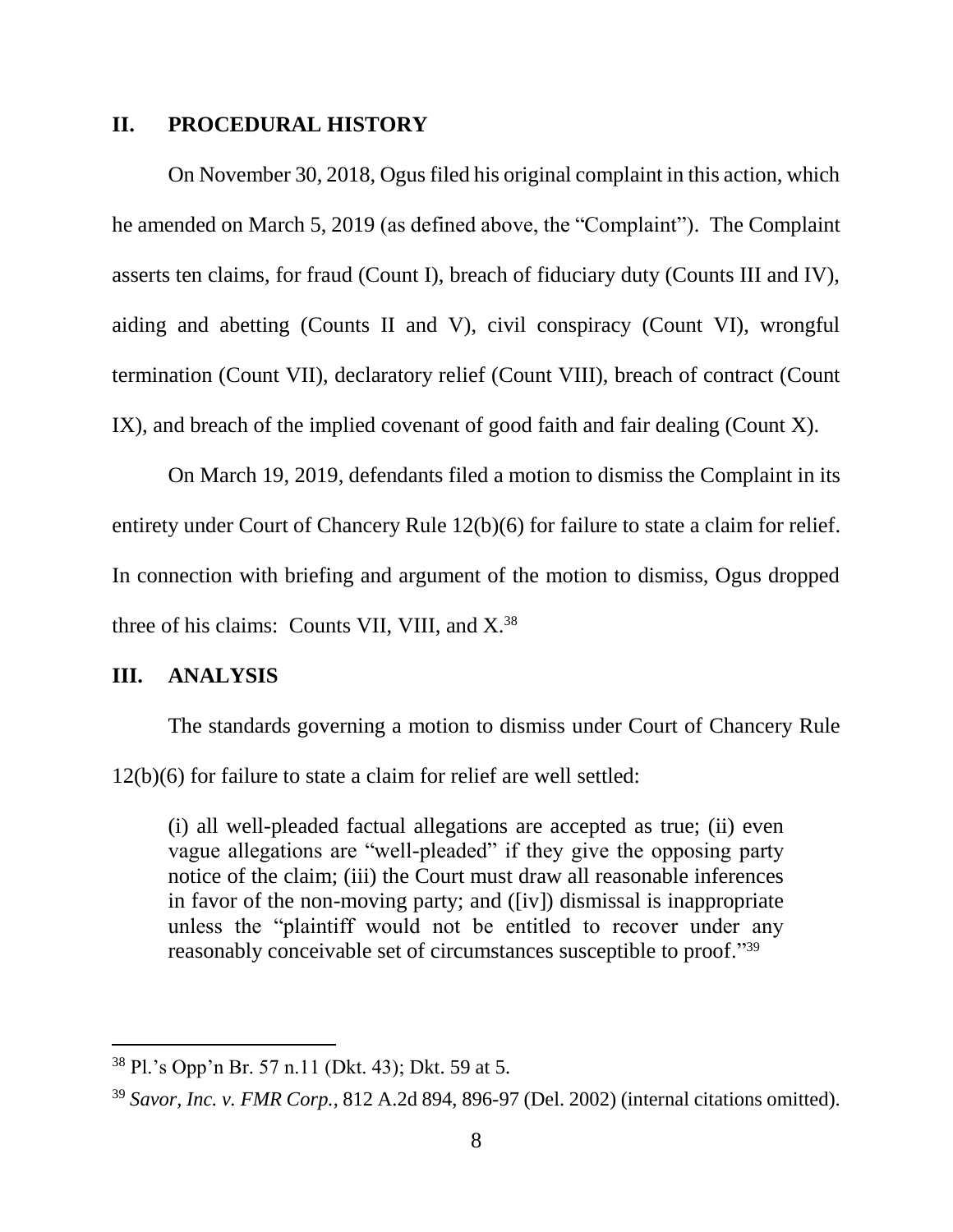### **A. Count I: Fraud Against Bloom and Kaufman**

Count I of the Complaint asserts a claim for fraud in the inducement against Bloom and Kaufman for making "misrepresentations and omissions of material facts in order to induce [Ogus] to (1) agree to converting SportTechie from an LLC to a corporation, (2) agree to a five-person Board, initially comprised of Bloom, Sato, and Bodie, and (3) execute the Shareholders Agreement."<sup>40</sup> During briefing, Ogus identified ten misrepresentations and six omissions that allegedly were part of this scheme.<sup>41</sup>

To state a claim for fraud in the inducement, a plaintiff must allege: "(i) a false representation, (ii) the defendant's knowledge of or belief in its falsity or the defendant's reckless indifference to its truth, (iii) the defendant's intention to induce action based on the representation, (iv) reasonable reliance by the plaintiff on the representation, and (v) causally related damages." $42$ 

Under Court of Chancery Rule 9(b), "[i]n all averments of fraud or mistake, the circumstances constituting fraud or mistake shall be stated with particularity."<sup>43</sup> "The relevant circumstances are 'the time, place, and contents of the false

<sup>40</sup> Compl. ¶ 107.

<sup>41</sup> *See* Pl.'s Opp'n Br. 18-20.

<sup>42</sup> *Prairie Capital III, L.P. v. Double E Hldg. Corp.*, 132 A.3d 35, 49 (Del. Ch. Nov. 24, 2015) (citing *Stephenson v. Capano Dev., Inc*., 462 A.2d 1069, 1074 (Del. 1983)).  $43$  Ch. Ct. R. 9(b).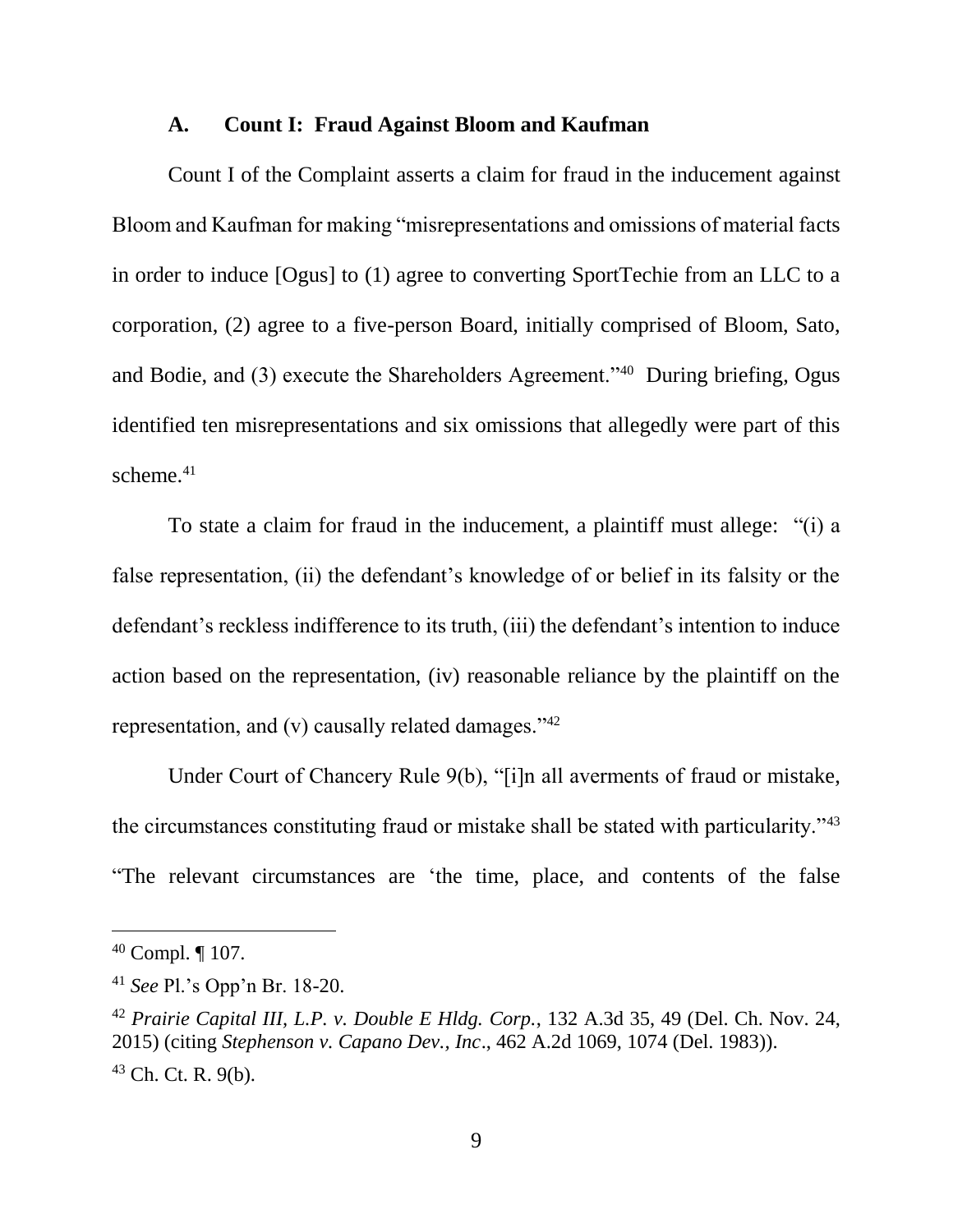representations; the facts misrepresented; the identity of the person(s) making the misrepresentation; and what that person(s) gained from making the misrepresentation.'" <sup>44</sup> The key to determining whether a plaintiff has alleged circumstances with particularity to satisfy Rule 9(b) is that "the plaintiff must allege circumstances to fairly apprise the defendant of the basis of the claim."<sup>45</sup>

Defendants argue that Count I should be dismissed because Ogus failed to plead fraud with particularity under Rule 9(b). They further contend that certain alleged misrepresentations are non-actionable statements of opinions and that Ogus has failed to allege facts sufficient to establish justifiable reliance given that the Shareholders Agreement he signed "contains express provisions allowing SportTechie to repurchase Ogus' shares following his termination as an employee of the Company for 'any reason or no reason.'"<sup>46</sup>

Ogus' fraud claim relies on essentially three separate actions: (i) converting the LLC into a corporation on December 31, 2016, which eliminated Ogus' ability to veto major corporate actions and gave the Board the authority to terminate officers and employees, including Ogus; (ii) creating and expanding the Board from

<sup>44</sup> *Prairie Capital,* 132 A.3d at 62 (quoting *Trenwick Am. Litig. Tr. v. Ernst & Young LLP*, 906 A.2d 168, 207-08 (Del. Ch. 2006), *aff'd sub nom. Trenwick Am. Litig. Tr. v. Billett*, 931 A.2d 438 (Del. 2007)).

<sup>45</sup> *H-M Wexford LLC v. Encorp, Inc.*, 832 A.2d 129, 145 (Del. Ch. 2003).

<sup>46</sup> Defs.' Opening Br. 16 (Dkt. 36).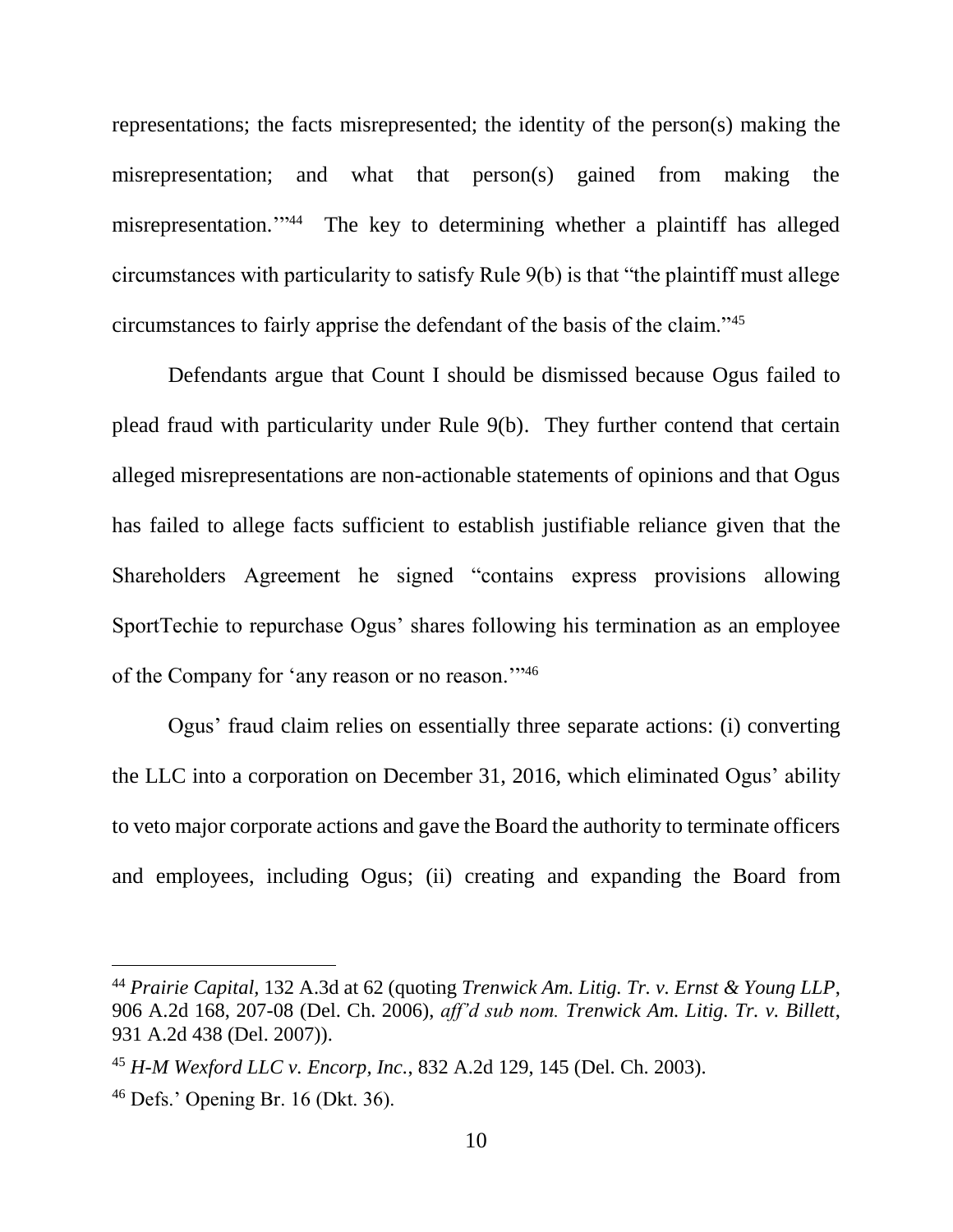December 31, 2016 to February 1, 2017, which excluded Ogus and deprived him of having a voice in Board decisions; and (iii) executing the Shareholders Agreement on January 31, 2017, where Bloom and Ogus agreed that the Company could repurchase their shares upon the termination of their employment from the Company.

Although these three actions allegedly were conceived as part of an overall plan to eliminate Ogus' ownership interest in the Company, they can be considered separately in analyzing Ogus' fraud claim because they were not necessarily dependent on each other and had different consequences. For example, even after agreeing to convert the LLC into a corporation, which resulted in the elimination of Ogus' Veto Right, Ogus could have refused to enter into the Shareholders Agreement and prevented the Company from having the ability to purchase his shares after termination of his employment. For the reasons discussed next, the court finds that the Complaint states a reasonably conceivable claim of fraud against Bloom and Kaufman with respect to the first two actions described above but fails to do so with respect to the third.

First, the Complaint alleges specific facts demonstrating that Bloom and Kaufman induced Ogus to approve converting SportTechie from an LLC to a corporation by promising him—falsely—that he would retain the managerial role he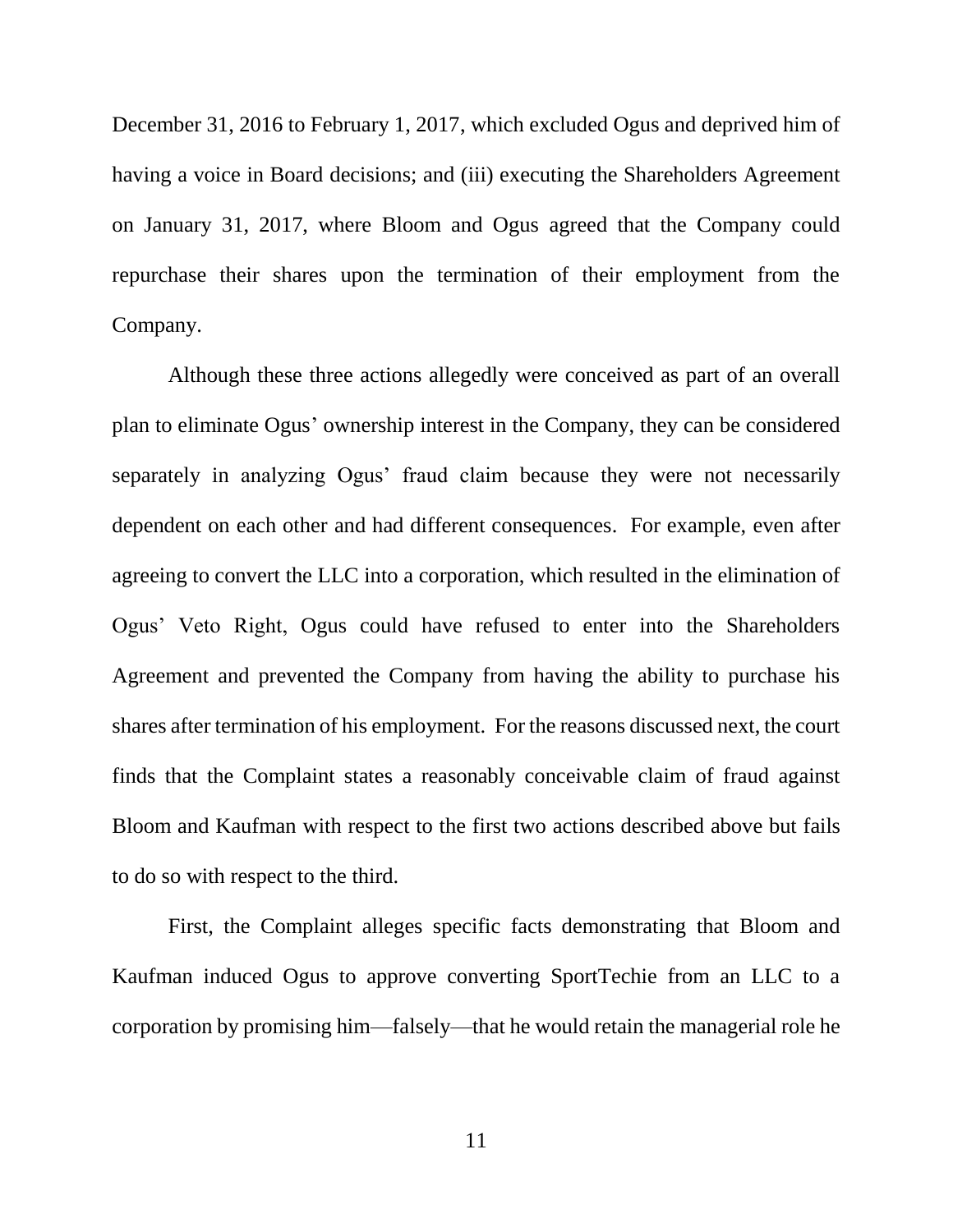had with the Company as an LLC and the Veto Right he had under the 2016

Operating Agreement:

On or about noon on December 29, 2016, Mr. Kaufman sent Mr. Ogus the conversion documents. At this time, during conversations with Mr. Bloom and Mr. Kaufman, Mr. Ogus was told that he would retain his managerial authority as COO, and remain involved in the day-to-day management of the Company. As co-founder and one of the two stockholders, Mr. Ogus was told he would retain the Veto Right over major Company decisions he had possessed before the conversion. . . . Mr. Kaufman further pressured Mr. Ogus by asserting that (i) Mr. Ogus would inhibit Company business if he did not approve the conversion documents in the short turn-around time, and (ii) Mr. Ogus would be personally responsible for any fall-out caused by his delay in giving his consent.<sup>47</sup>

The court disagrees with defendants' contention that this aspect of the alleged fraudulent scheme is not plead with particularity. The allegations quoted above and other allegations in the Complaint<sup>48</sup> provide sufficient details to apprise the defendants of the basis for this aspect of Ogus' fraud claim. Specifically, the allegations detail the content of the false representations; the time frame in which they were made; the identity of the persons making them; and what Bloom and

<sup>47</sup> Compl. ¶ 50.

<sup>48</sup> *See id.* ¶¶ 46 ("Mr. Kaufman lied to Mr. Ogus by telling him that, under the proposed structural change, Mr. Ogus and Mr. Bloom would continue to lead SportTechie from a creative and operational standpoint after the conversion to a corporation and as a stockholder, Mr. Ogus would continue to maintain his Veto Right."); 47 ("Mr. Kaufman misrepresented to Mr. Ogus that under the proposed structure, any major business decision would require unanimous approval of all stockholders, including Mr. Ogus. Mr. Kaufman also advised Mr. Ogus that outside counsel agreed with him on the meaning and effect of the conversion documents.").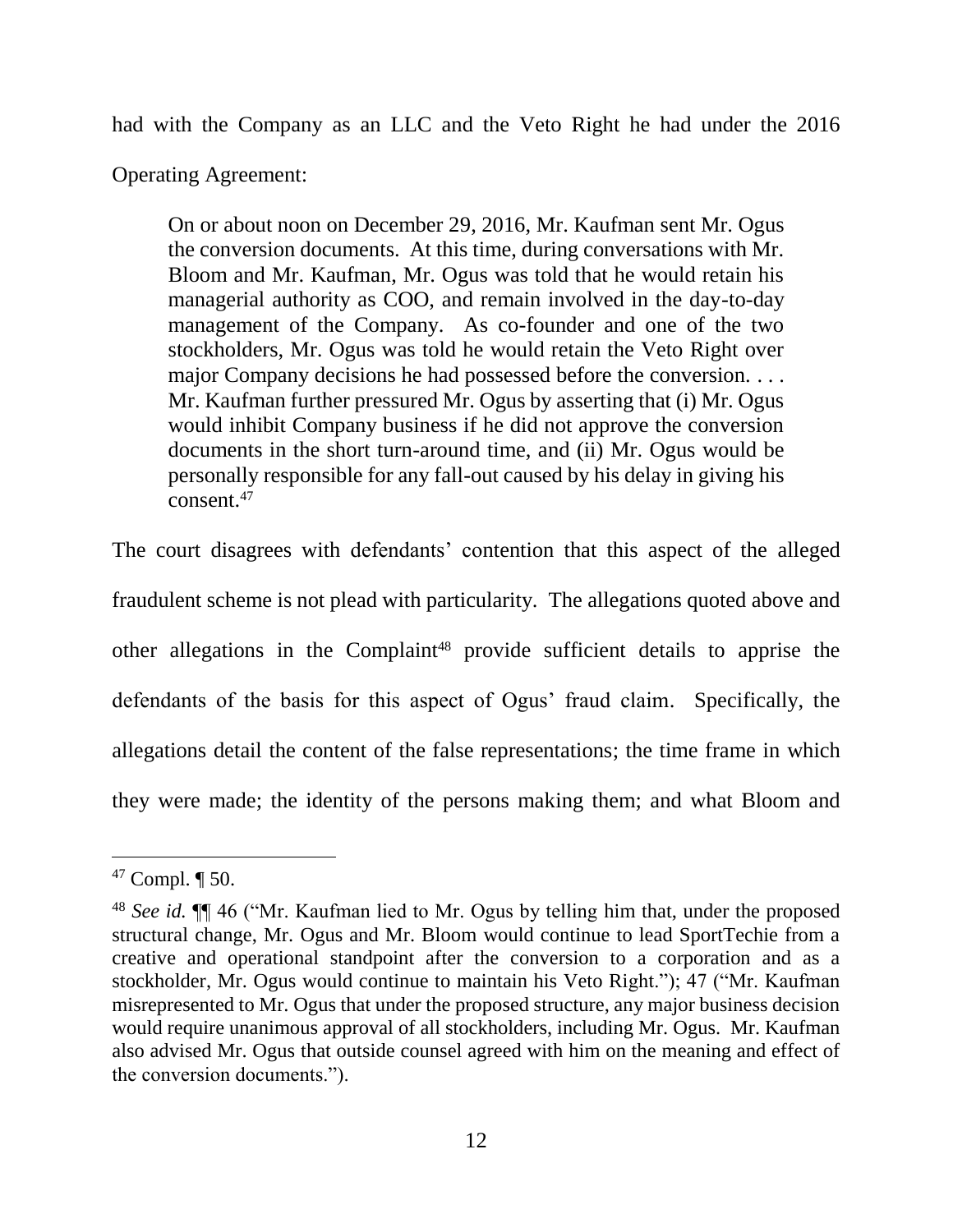Kaufman gained from making the statements, *i.e.*, to terminate Ogus' employment with the Company and, assuming Ogus later would sign the Shareholders Agreement, to force him "to sell his equity interest at a price far below fair market

value."49

Second, the Complaint alleges that Bloom and Kaufman falsely assured Ogus

from November 2016 to February 2017 that he would be added to the Board of the

Company shortly after the conversion:

In November 2016, Mr. Kaufman and Mr. Bloom had initially proposed a three-person Board consisting of Mr. Bloom, Ms. Bodie and Mr. Sato. Mr. Ogus resisted being excluded from the Board which had a majority of Company outsiders. . . . Importantly, Mr. Kaufman promised Mr. Ogus that he would be added to the Board shortly after the conversion.<sup>50</sup>

In January 2017, Mr. Bloom and Mr. Kaufman again falsely promised Mr. Ogus that he would become a member of the Board and would soon be joining Mr. Sato, Ms. Bodie, and Mr. Bloom as members of the Board.<sup>51</sup>

In January 2017, Bloom and Kaufman promised Mr. Ogus for at least the third time that he would become a member of the Board and maintain his Veto Right.<sup>52</sup>

In February 2017, Mr. Ogus asked Mr. Kaufman and Mr. Bloom who would be a good fit to be the *fifth* member of the SportTechie Board, assuming that based on prior promises, Mr. Ogus would be the fourth directors (the existing three seats were occupied by Mr. Bloom, Ms.

l

 $52$  *Id.*  $\text{T}$  60.

 $49$  *Id.*  $\P$  2.

<sup>50</sup> *Id.* ¶¶ 47-48.

 $51$  *Id.*  $\P$  54.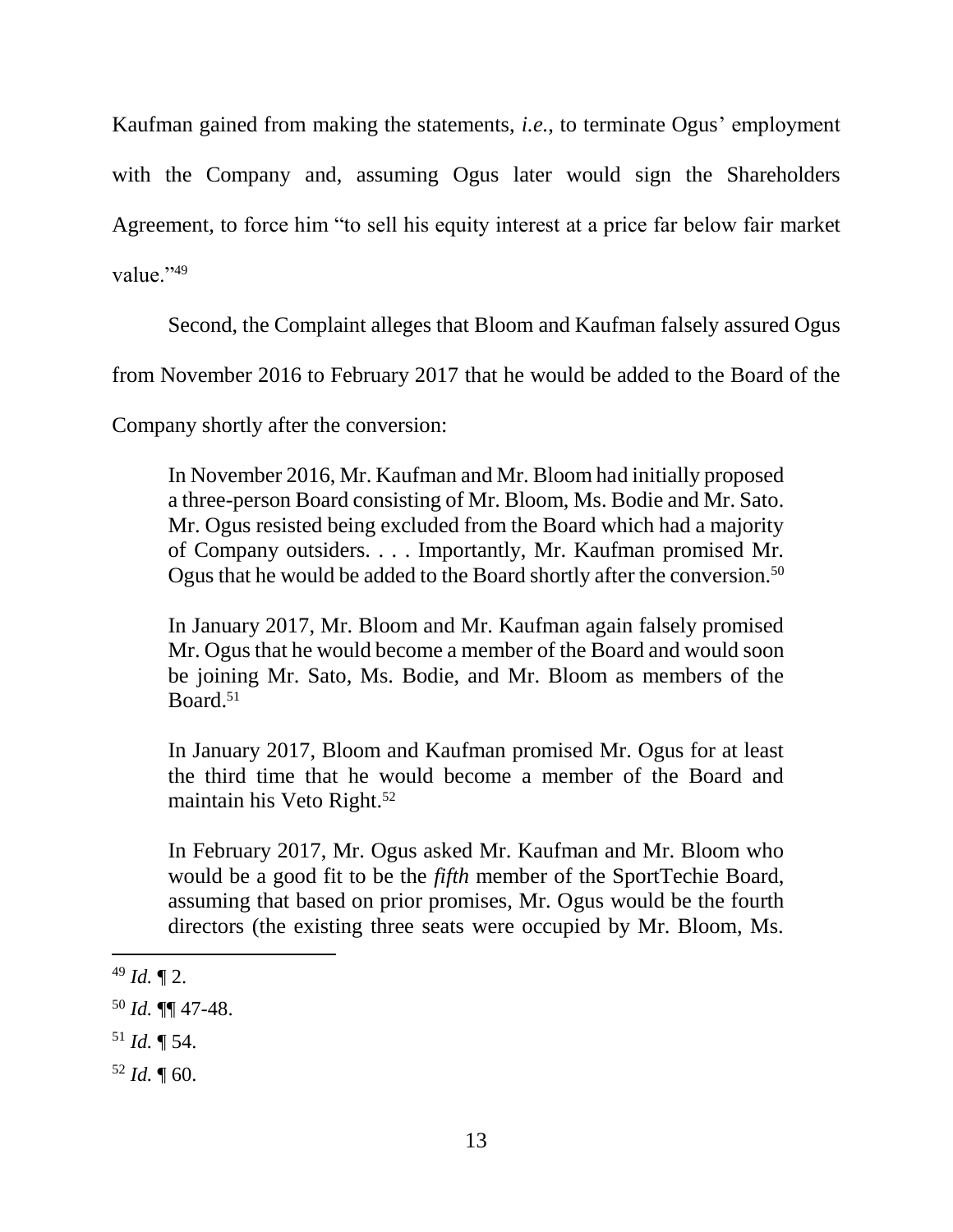Bodie, and Mr. Sato). In response, Mr. Kaufman and Mr. Bloom continued to misrepresent that Mr. Ogus would be made a member of the Board.<sup>53</sup>

The practical effect to Ogus of this aspect of his fraud claim is unclear given that the Complaint contemplates that Ogus would be only one member of a five-member Board, which could out vote him on any given matter, including the termination of his employment. Nonetheless, this aspect of the claim is pled with sufficient particularity to apprise the defendants of the basis for the claim.

With respect to the procuring Ogus' approval of the conversion and his exclusion from the Board, the Complaint goes on to plead the other elements of fraud. Specifically, the Complaint sufficiently alleges (i) that Bloom and Kaufman knew the above-referenced statements were false because they intended to fire Ogus and to eliminate his Veto Right and they did not intend to place Ogus on the Board; (ii) that Bloom and Kaufman nevertheless made the statements to induce Ogus to approve the conversion and to sign written consents approving appointments to the Board; (iii) that Ogus reasonably relied on their representations, which "were made by the Company attorney Mr. Kaufman and by [Ogus'] longtime partner Mr. Bloom" and, insofar as his Veto Right was concerned, because "the approval of stockholders for major decisions was consistent with the then-operative LLC agreement;" and

<sup>53</sup> *Id.* ¶ 71.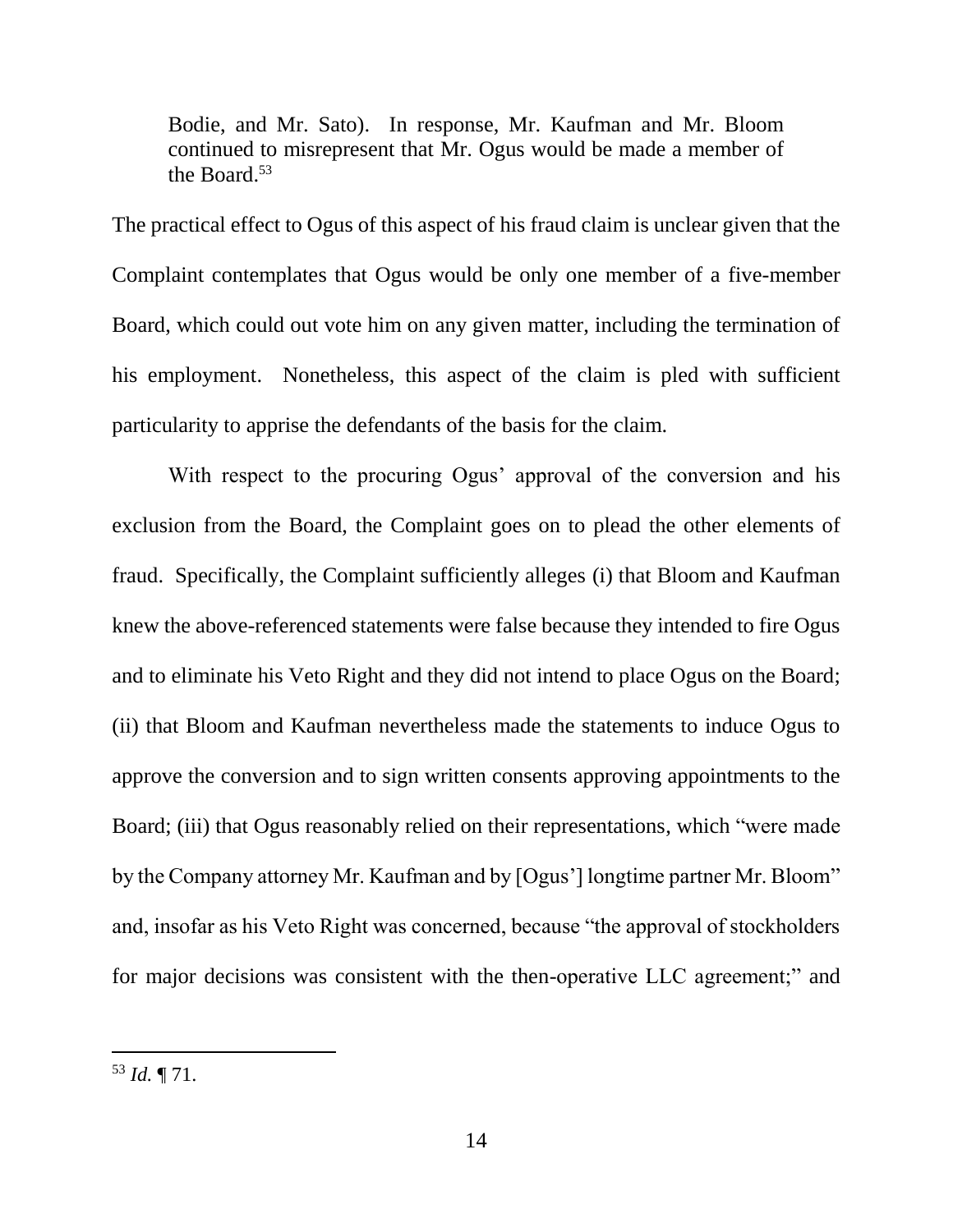(iv) that these representations harmed Ogus by facilitating his termination from the Company and, ultimately, the repurchase of his shares at an allegedly unfair price. 54

Focusing on the third action making up the alleged fraudulent scheme execution of the Shareholders Agreement—Ogus has failed to state a reasonably conceivable claim for fraud. Although the Complaint is not a model of clarity, Ogus' grievance appears to be that Kaufman "withheld the fact that the purpose of the Shareholders Agreement was to make it possible for . . . the Board to terminate Mr. Ogus without cause and repurchase his shares."<sup>55</sup>

As an initial matter, the Shareholders Agreement did not "make it possible" for the Board to terminate Ogus as an officer or employee of the Company—with or without cause. The Board's authority to take such action post-conversion arose from its authority under the Delaware General Corporation Law and the Company's certificate of incorporation and bylaws.<sup>56</sup> The Shareholders Agreement simply

<sup>54</sup> *Id.* ¶¶ 110-11, 114-15, 117-18, 121-23.

<sup>55</sup> *Id.* ¶ 65. The Complaint further alleges that "Mr. Kaufman conveyed to Mr. Ogus that he needed the new Shareholders Agreement to 'button up' as SportTechie progressed as a Company." *Id.* This statement is not actionable because it is vague and, at most, is an expression of opinion. *See Vichi v. Koninklijke Philips Elecs., N.V*., 85 A.3d 725, 775 (Del. Ch. 2014) ("[P]laintiff generally cannot rely . . . on . . . expressions of mere opinion.") (citations omitted).

<sup>56</sup> *See, e.g.*, 8 *Del. C.* § 141(a) ("The business and affairs of every corporation . . . shall be managed by or under the direction of a board of directors, except as may be otherwise provided in this chapter or in its certificate of incorporation.")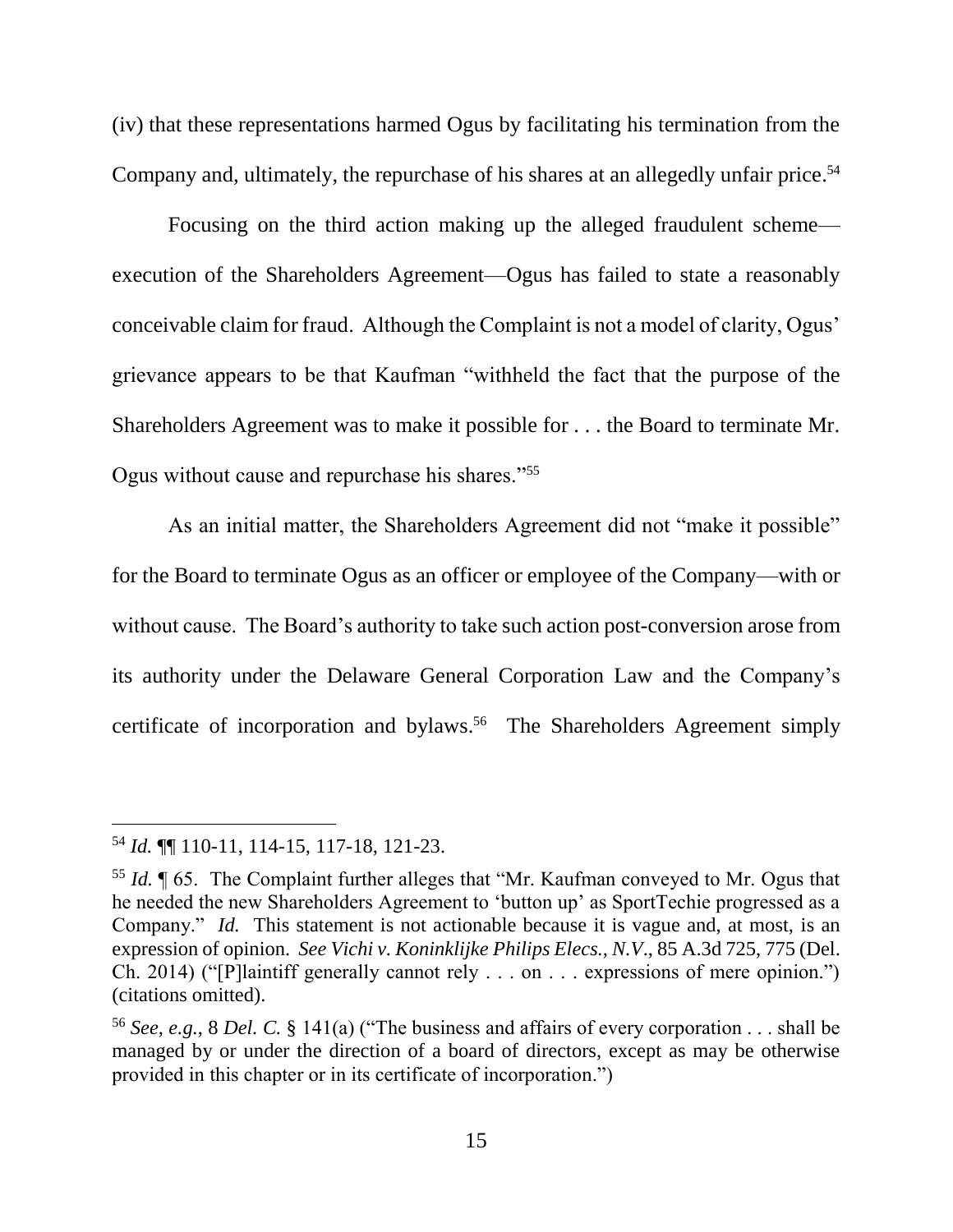provides that "*[u]pon the termination* of [Ogus'] employment from the Company . . . (for any reason or for no reason)," the Company shall have the option to purchase his shares on the terms and conditions specified therein.<sup>57</sup> By its plain terms, this provision means that the Company could repurchase Ogus' shares once his employment was terminated, however that termination came about (*e.g.*, if the Board fired Ogus or if he resigned voluntarily), but does not *create* the right of the Board to terminate Ogus' employment.

More to the point, insofar as Ogus contends that Kaufman concealed that the Shareholders Agreement permitted the Company to repurchase his shares, such a contention cannot support a claim for fraud because this right is expressly set forth in the Shareholders Agreement that Ogus signed. As this court has held, "[i]t is unreasonable to rely on oral representations when they are expressly contradicted by the parties' written agreement."<sup>58</sup> The same logically holds true when purporting to rely on an alleged omission that contradicts the plain language of the contract at issue. Here, to repeat, the Shareholders Agreement expressly allowed the Company to repurchase Ogus' shares upon the termination of his employment with the

 $57$  Compl. Ex. C § 6.1 (emphasis added).

<sup>58</sup> *Flores v. Strauss Water, Ltd.*, 2016 WL 5243950, at \*7 (Del. Ch. Sept. 22, 2016) (quoting *Carrow v. Arnold*, 2006 WL 3289582, at \*11 (Del. Ch. Oct. 31, 2006), *aff'd*, 993 A.2d 1249 (Del. 2007)); *see also MicroStrategy Inc. v. Acacia Research Corp.*, 2010 WL 5550455, at \*14 (Del. Ch. Dec. 30, 2010) (granting motion to dismiss fraud claim based on three oral statements that were expressly contradicted by a later contract).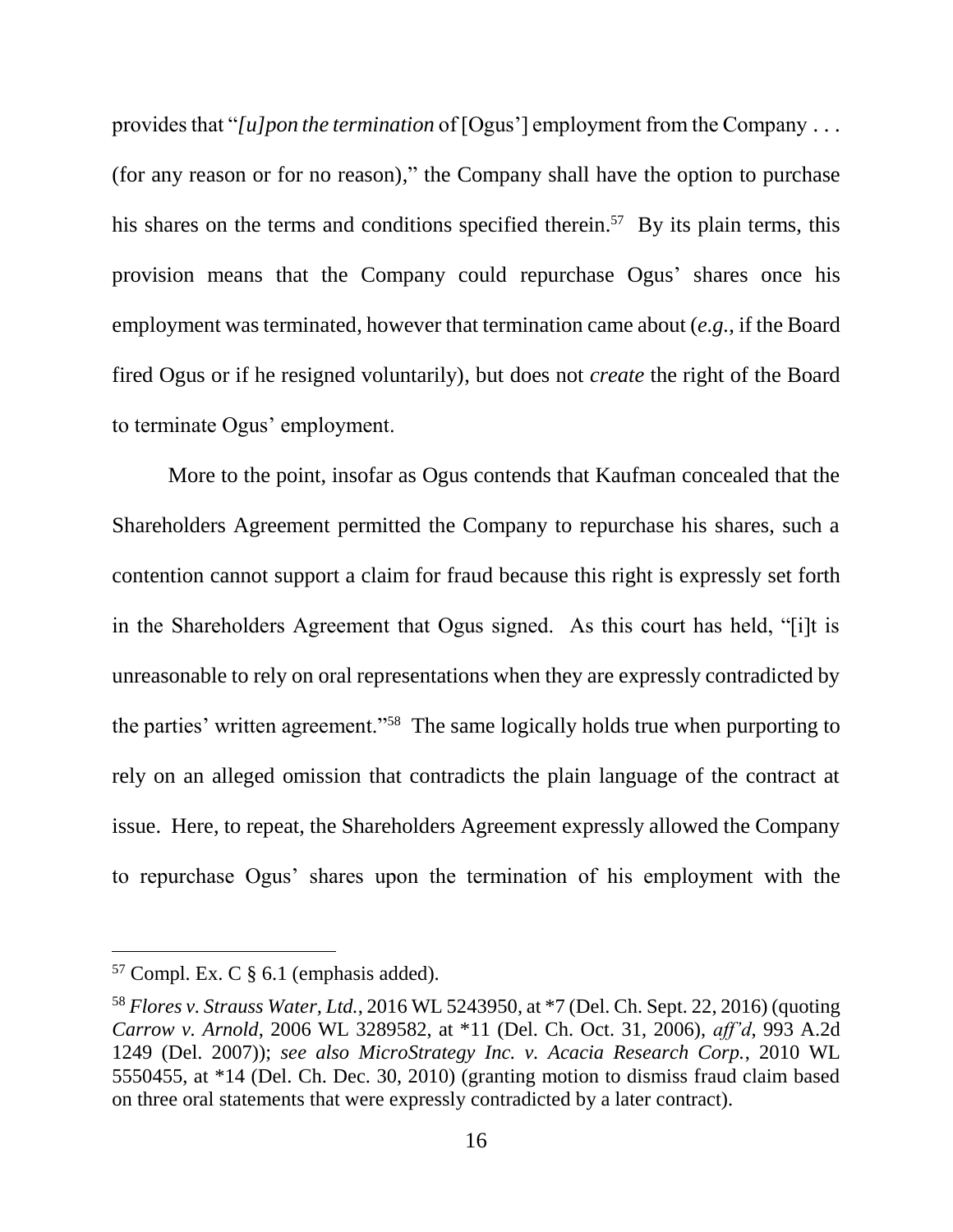Company. Thus, Ogus cannot complain that he was fraudulently induced to enter into the Shareholders Agreement based on Kaufman's alleged failure to disclose that his shares could be repurchased.

\* \* \* \* \*

In sum, the motion to dismiss Count I is granted in part and denied in part in the manner explained above.

### **B. Count II: Aiding and Abetting Fraud Against Bodie and Oak View**

Count II is an aiding and abetting claim against Bodie and Oak View for "substantially assist[ing] Defendants Bloom and Kaufman's fraudulent conduct" "[a]s set forth in Count I."<sup>59</sup> The elements of aiding and abetting fraud are: "(i) underlying tortious conduct, (ii) knowledge, and (iii) substantial assistance."<sup>60</sup>

Ogus has satisfied the first element for the reasons discussed in the previous section. More specifically, Ogus sufficiently has pled two underlying instances of fraud: "misrepresentations and omissions of material facts in order to induce Mr. Ogus to (1) agree to converting SportTechie from an LLC to a corporation [and] (2) agree to a five-person Board, initially comprised of Bloom, Sato, and Bodie."<sup>61</sup> Ogus has failed, however, to plead sufficient *facts* to satisfy the second element of the

<sup>59</sup> Compl. ¶¶ 131, 142.

<sup>60</sup> *PR Acqs., LLC v. Midland Funding LLC*, 2018 WL 2041521, at \*15 (Del. Ch. Apr. 30, 2018) (internal citations and quotation marks omitted).

 $61$  Compl.  $\P$  107.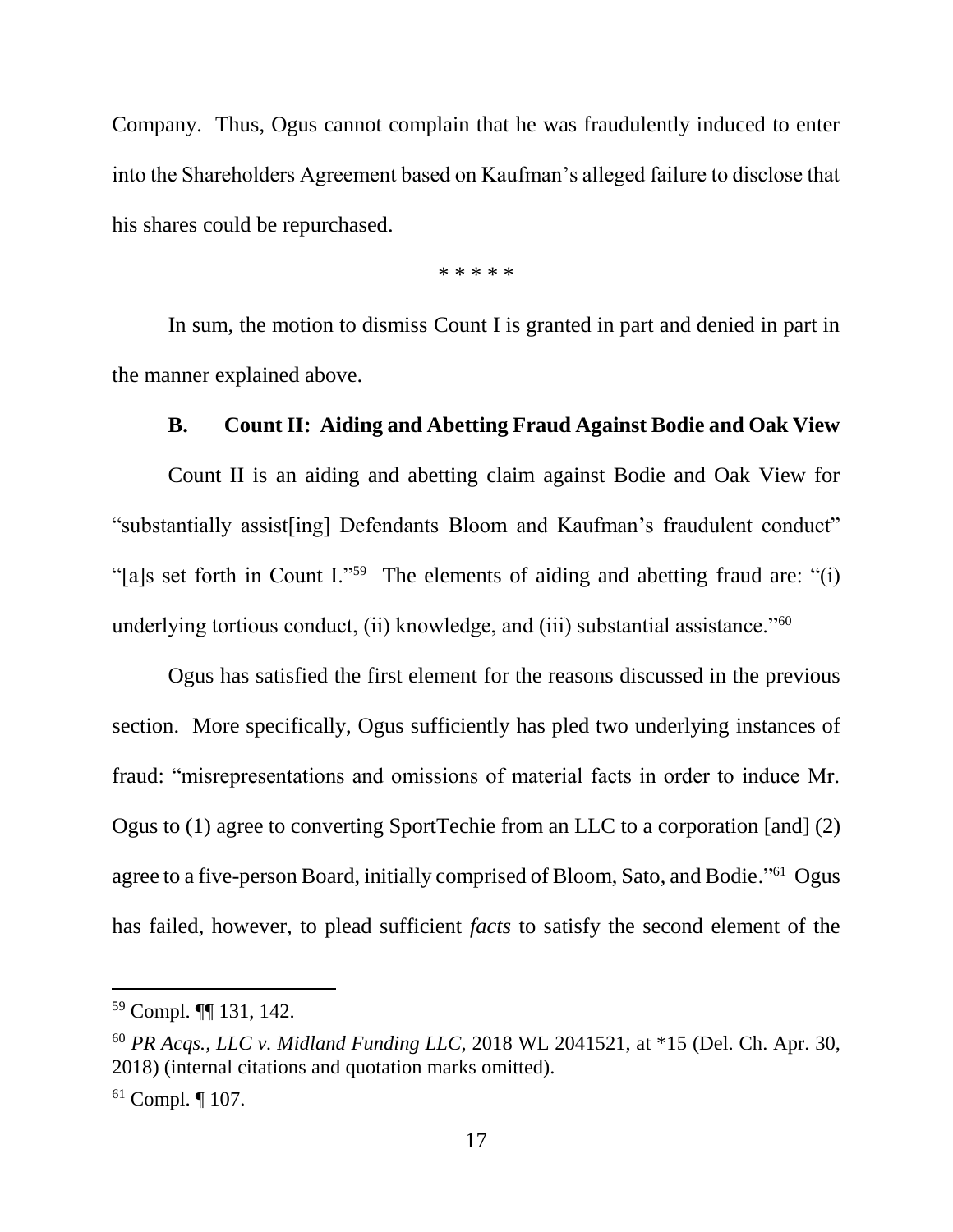claim, *i.e.*, that either Bodie or Oak View had knowledge of the alleged misrepresentations and omissions that form the basis of the fraud claim alleged against Bloom and Kaufman.

Citing paragraph 133 of the Complaint, Ogus asserts that "Count II alleges that Bodie and Oak View were aware of and participated in the entirety of Defendants' fraudulent conduct from October 2016 through March 2017."<sup>62</sup> The text of paragraph 133, however, is conclusory. It does not allege any *facts* demonstrating that Bodie or Oak View were aware of any false representations that Bloom and/or Kaufman made to Ogus or of any material omissions arising from their discussions. Rather, paragraph 133 states, in its entirety, that: "During the period from October 2016 through March 2017, Bodie and Oak View Group had knowledge of and actively participated in the fraudulent scheme detailed above and summarized in this count."<sup>63</sup>

Ogus argues that the "terms of the [convertible] note Bodie signed expose part of Bodie's and Oak View's knowledge and participation in the fraudulent scheme, as it specifically refers to the Board seat she would occupy . . . as well as the equity award to Kaufman."<sup>64</sup> But signing a document reflecting that Oak View would have

<sup>62</sup> Pl.'s Opp'n Br. 26-27.

<sup>63</sup> Compl. ¶ 133; *see also id.* ¶ 137 (asserting without supporting facts that "Bodie and Oak View Group were consulted often about managing the details of the fraudulent scheme"). <sup>64</sup> Pl.'s Opp'n Br. 27.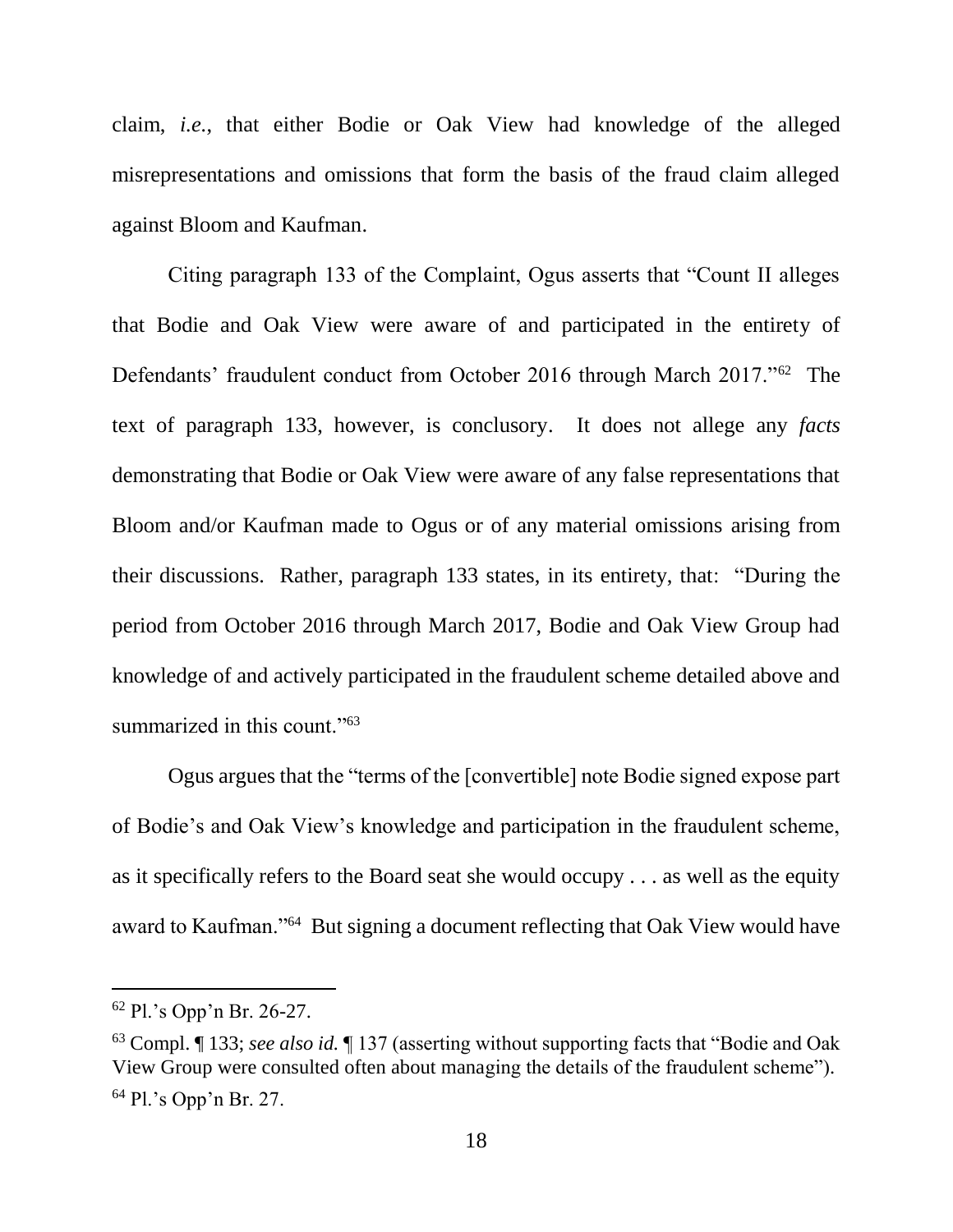a representative on the Board as a condition of its investment in the Company—an unremarkable provision for a private equity firm investing in a startup—and that Kaufman would receive an equity award does not equate to knowledge of fraudulent conduct.<sup>65</sup>

At bottom, Ogus argues the court should infer that Bodie and Oak View were aware of the fraud that Bloom and Kaufman allegedly perpetrated because Oak View wanted to "obtain a controlling financial interest" in the Company.<sup>66</sup> Oak View allegedly accomplished this objective through a plan that involved (i) the conversion of the Company from an LLC to a corporation, (ii) the creation of a new Board that excluded Ogus, and (iii) the implementation of the Shareholders Agreement.

Once again, the flaw in Ogus' aiding and abetting theory is the absence of any well-plead *facts* demonstrating that Bodie or Oak View had knowledge of the alleged misrepresentations and omissions that form the basis of the fraud claim in Count I. Defendants contend, and perhaps the record will show, that the steps that ultimately

<sup>65</sup> Ogus contends that Kaufman's receipt of an equity award "*the day after* the Shareholders Agreement was fraudulently procured is more than sufficient at the pleadings stage to support an inference of knowledge and substantial assistance." Pl.'s Opp'n Br. 27 (emphasis in original). In support of this contention, Ogus cites *Great Hill Equity Partners IV, LP v. SIG Growth Equity Fund I, LLLP*, 2018 WL 6311829, at \*23-24 (Del. Ch. Dec. 3, 2018). Putting aside that Ogus has not sufficiently alleged a claim of fraud with respect to his execution of the Shareholders Agreement for the reasons discussed previously, the cited section of *Great Hill* addresses the issue of substantial participation and not the issue of knowledge. *See* 2018 WL 6311829, at \*23-24.

<sup>66</sup> Pl.'s Opp'n Br. 28 (citing Compl. ¶¶ 137-38).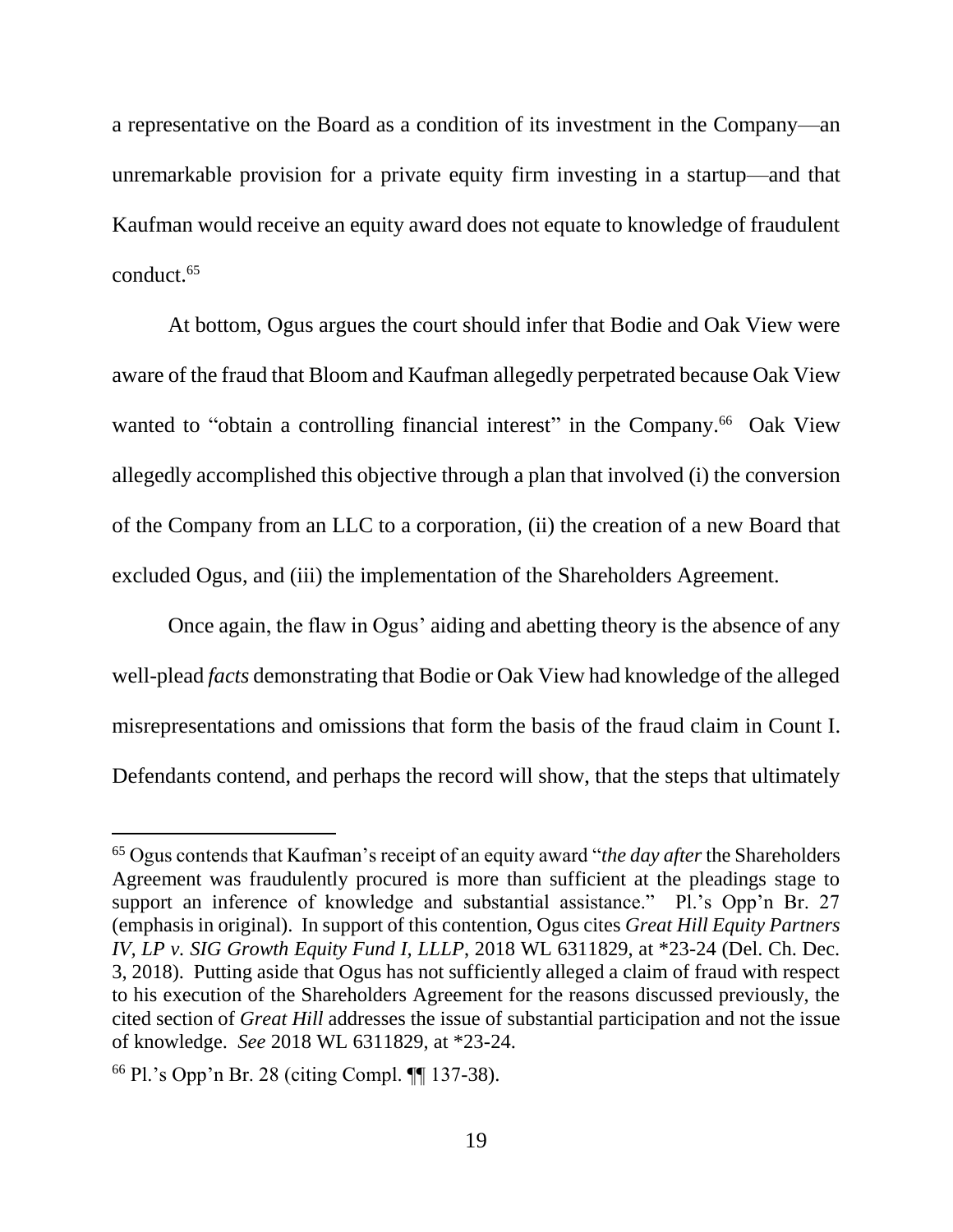led to Ogus' termination from the Company and the repurchase of his shares occurred in a completely above board manner. Insofar as Bodie and Oak View are concerned, Ogus simply fails to plead facts demonstrating that they were aware of the allegedly fraudulent conduct by Bloom and Kaufman that states a claim for relief under Count I. 67 Accordingly, Count II fails to state a claim for relief.

### **C. Count III: Breach of Fiduciary Duty Against Kaufman**

Count III asserts that Kaufman breached his fiduciary duty as an officer and the in-house attorney of SportTechie in two ways. First, Ogus asserts that Kaufman "pressured and threatened [Ogus] to cause him to execute conversion and other key documents under arbitrary time constraints and without the advice of independent counsel."<sup>68</sup> Second, Ogus asserts that Kaufman "intentionally misrepresented information and omitted material information . . . regarding what the effect was on Mr. Ogus of documents he was asking Ogus to sign relating to [his] role at the Company."<sup>69</sup>

The second aspect of Count III is a reprise of the fraud claim against Kaufman and states a claim for relief to the same extent that fraud claim survived as to him.

 $67$  Given the court's conclusion that Count II fails based on the element of knowledge, the court does not consider whether the Complaint sufficiently pleads "substantial assistance." <sup>68</sup> Compl. ¶ 149.

<sup>69</sup> *Id.* ¶ 150.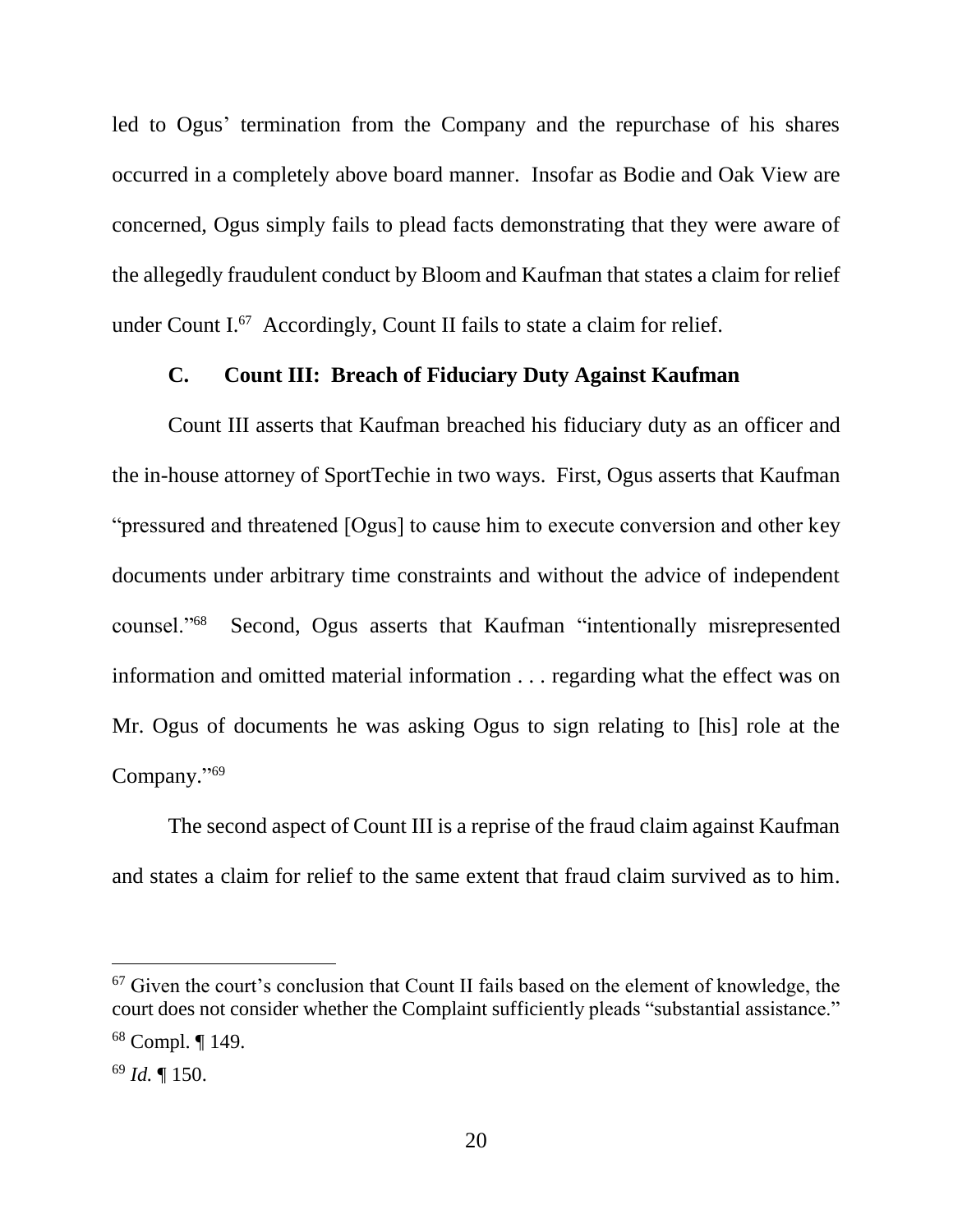More specifically, Ogus has pled sufficiently that Kaufman breached his fiduciary duty by making misrepresentations and omitting material facts when asking Ogus to sign documents approving (i) the conversion of SportTechie from an LLC to a corporation and (ii) the appointment of directors to the Board.<sup>70</sup> Count III, however, fails to state a claim for breach of fiduciary duty insofar as it asserts that Kaufman defrauded Ogus concerning the effect the Shareholders Agreement could have on his interests. This is because, as discussed previously, the plain terms of the Shareholders Agreement made it clear that the Company had the option to repurchase Ogus' shares upon the termination of his employment with the Company.

As to the first aspect of Count III, the Complaint alleges that (i) Kaufman sent Ogus documents to implement the conversion around noon on December 29, 2016 and demanded that he sign them by 2:30 p.m. the next day, (ii) Kaufman (and Bloom) told Ogus "[a]t this time . . . that he would retain his managerial authority as

<sup>70</sup> *See* Part III.A. Defendants cite *York Linings v. Roach*, 1999 WL 608850 (Del. Ch. July 28, 1999) for the proposition that the portion of a fiduciary duty claim based on fraud must be pled with particularity. As discussed above, the two aspects of the fraud claim that survive here were pled with particularity. Defendants also ask the court to dismiss the fiduciary duty claim to the extent that it is duplicative of the fraud claim. Although the misrepresentation and omission component of the breach of fiduciary duty claim overlaps with the fraud claim in Count I, the court will allow both claims to proceed. *See Bay Center Apartments Owner, LLC v. Emery Bay PKI, LLC*, 2009 WL 1124451, at \*11 n.59 (Del Ch. 2009) ("I recognize that allowing a fraud claim to proceed because of a fiduciary duty claim generates redundancy[,] . . . [but] this sort of redundancy has been permitted in our jurisprudence.") (citing *Zirn v. VLI Corp.*, 621 A.2d 773 (Del. 1993); *Shamrock Hldgs. of Cal., Inc. v. Iger*, 2005 WL 1377490 (Del. Ch. June 6, 2005)).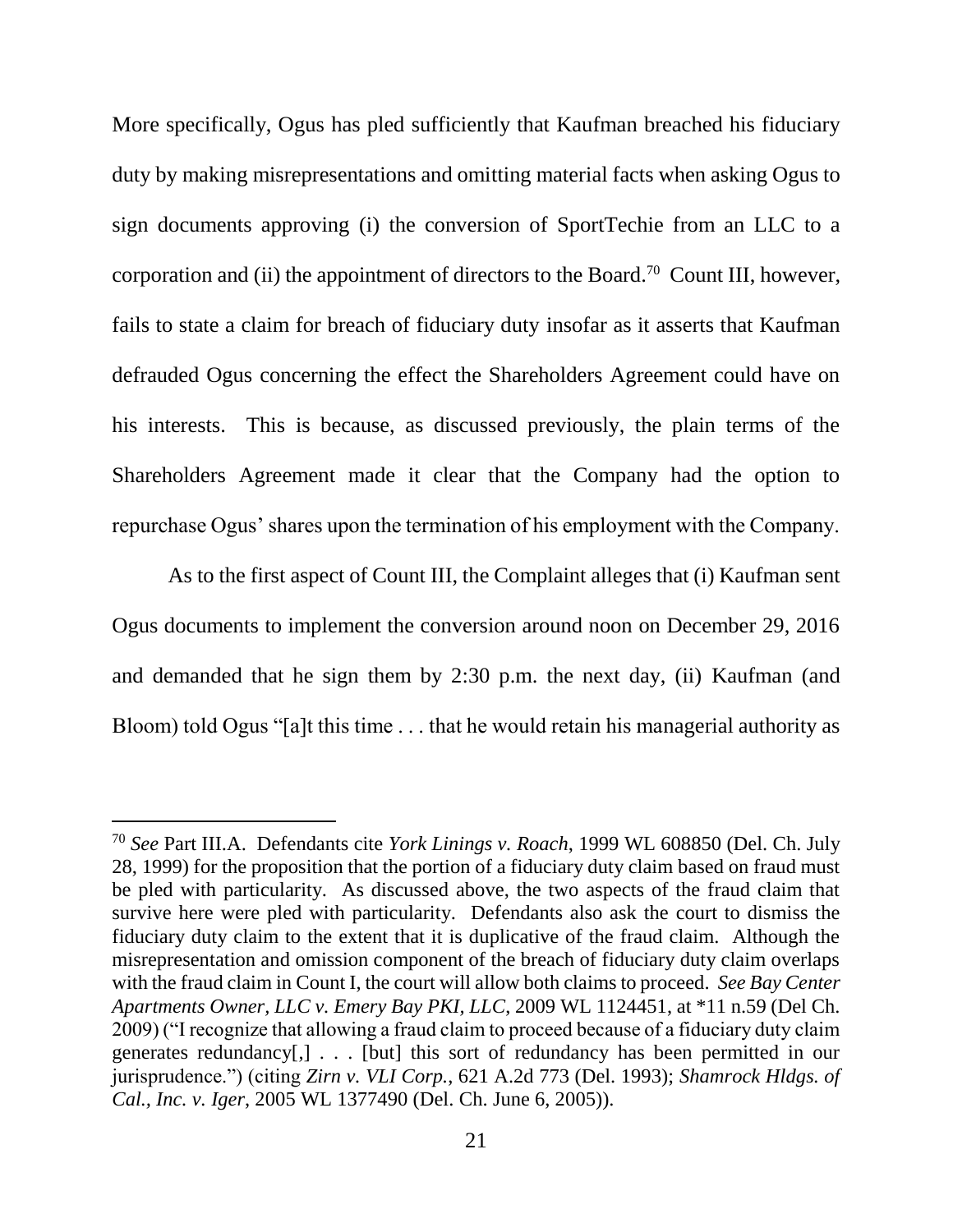COO, and remain involved in the day-to-day management of the Company," (iii) Ogus also was told he "would retain the Veto Right over major Company decisions he had possessed before the conversion," (iv) Kaufman told Ogus he "would inhibit Company business if he did not approve the conversion documents in the short turnaround time" and that "Ogus would be personally responsible for any fall-out caused by his delay in giving his consent," (v) the conversion was the first step in a threestep plan that culminated with Ogus' execution of the Shareholders Agreement, and (vi) the day after the Shareholders Agreement was signed, Kaufman entered into an agreement to purchase 611,112 shares of the Company's common stock "on very favorable terms" that Bloom signed on behalf of the Company.<sup>71</sup> Based on these allegations, it is reasonably conceivable that Kaufman, motivated by obtaining a personal benefit if the alleged plan to eliminate Ogus was consummated, breached his fiduciary duty of loyalty by making threats against and bringing undue pressure on Ogus so that he would sign the documents to implement the critical first step of that plan.

Defendants argue that Ogus fails to state a claim with respect to the first aspect of the fiduciary duty claim because "Ogus admits that he was aware of *the fact* of the proposed conversion at least two months before it occurred" which "contradicts

<sup>71</sup> Compl. ¶¶ 45, 50, 69, 157.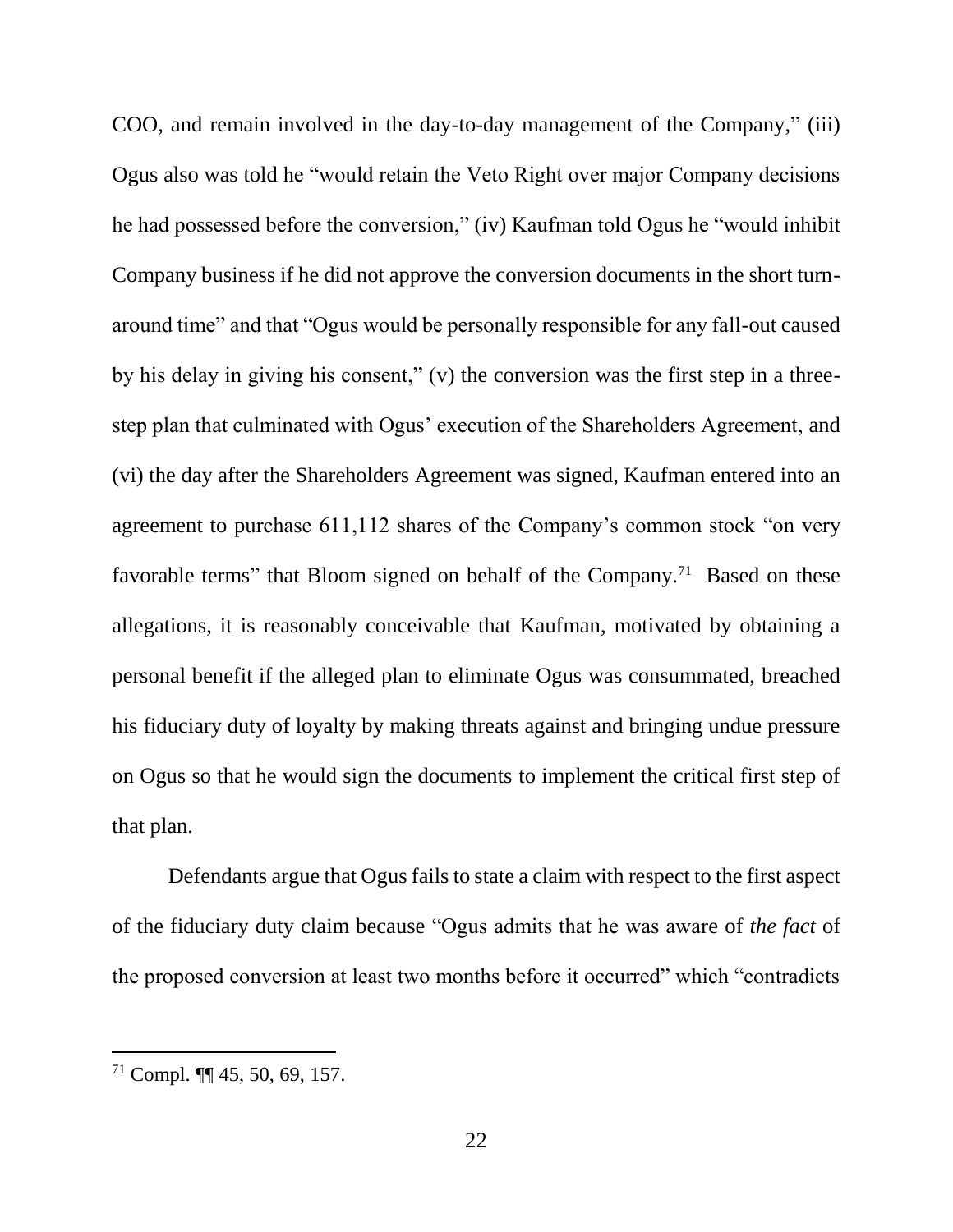his allegation of being 'pressured and threatened' to convert the Company."<sup>72</sup> In particular, defendants focus on how in October 2016, "Mr. Kaufman told Mr. Ogus that the 2016 Operating Agreement was inadequate and urged Mr. Ogus to agree to . . . convert[] [SportTechie] to a Delaware corporation," <sup>73</sup> and in November 2016, Kaufman and Ogus continued to discuss the potential conversion.<sup>74</sup> But these discussions of a "conversion" are described in vague terms that do not explain the significance of the potential change in the Company's form. Thus, they do not negate the reasonable conceivability of a claim that Kaufman improperly threatened and pressured Ogus to approve the conversion shortly after he provided documents to Ogus presumably reflecting the actual terms and potential implications of the transaction.

#### \* \* \* \* \*

The motion to dismiss Count III is granted in part and denied in part in the manner stated above.

### **D. Count IV: Breach of Fiduciary Duty Against Bodie and Bloom**

Count IV asserts that Bodie and Bloom breached their fiduciary duties as directors of SportTechie in essentially three respects, by (i) "withholding

<sup>72</sup> Defs.' Opening Br. 23 (emphasis in original).

<sup>73</sup> Compl. ¶ 44-45

<sup>74</sup> *See id.* ¶ 47.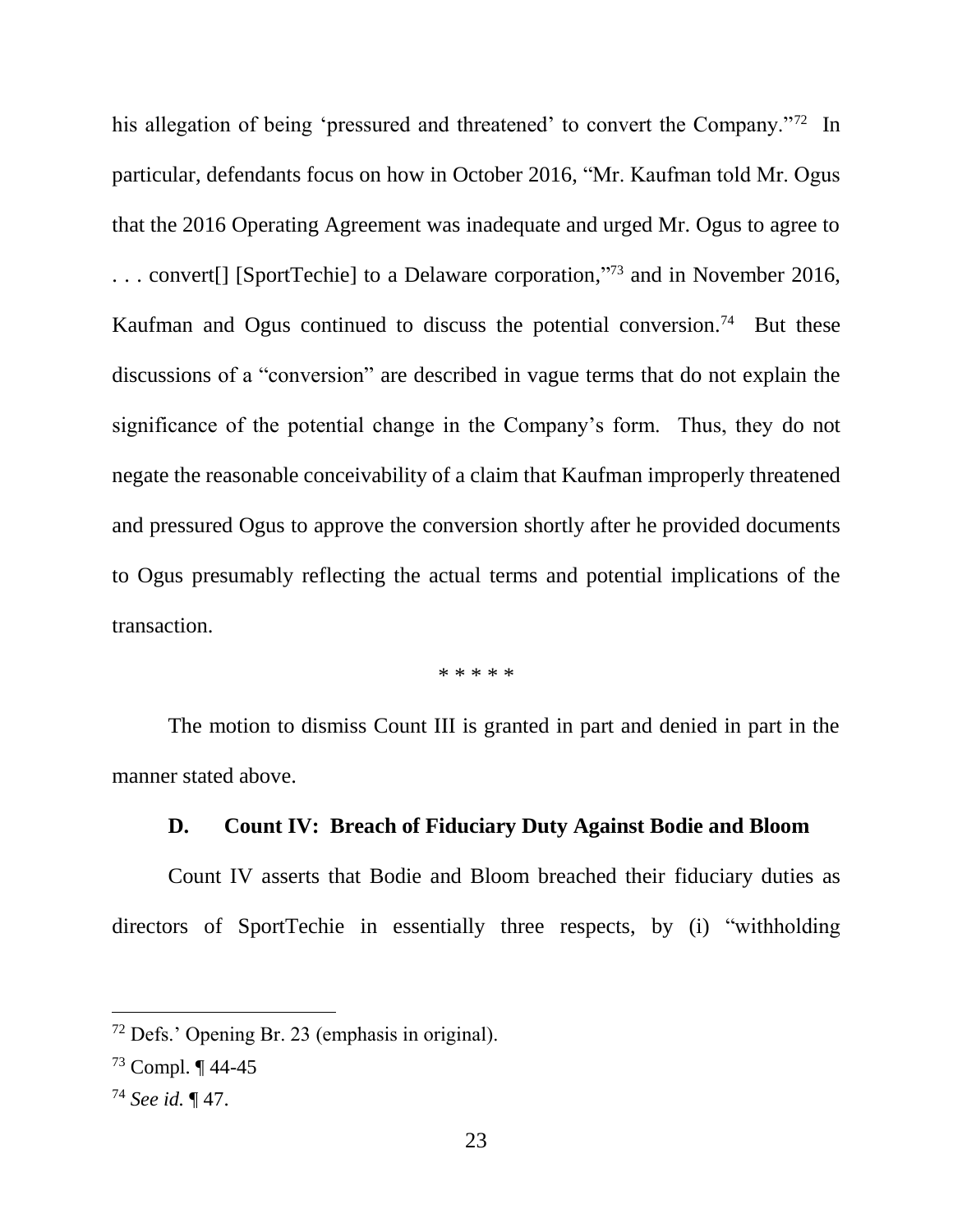information about their plan to strip [Ogus] of authority within the Company," (ii) "improperly purporting to terminate [Ogus'] employment," and (iii) purporting "to repurchase his shares at a price well below fair market value." <sup>75</sup> The court addresses each of these three components of Count IV, in turn, below.

#### **1. Withholding Information**

The first component of Count IV—withholding information—is a second reprise of the fraud claim, this time against Bloom, which states a claim for breach of fiduciary duty against Bloom for the same reasons and to the same extent that this claim survived against Kaufman.<sup>76</sup> In other words, it is reasonably conceivable that Bloom breached his fiduciary duty by making misrepresentations and omitting material facts in connection with asking Ogus to approve the conversion of SportTechie from an LLC to a corporation and the appointment of directors to the Board, but Count IV fails to state a claim concerning Ogus' execution of the Shareholders Agreement.

<sup>75</sup> *Id.* ¶ 156. The header for Count IV asserts a breach of fiduciary duty claim only against Bodie and Bloom but the body of this section of the Complaint references Kaufman several times. *See id.* ¶¶ 155-57, 159. Ogus explains in his opposition brief that whether Kaufman's "conduct is considered as part of Count III or Count IV is of no substantive moment." Pl.'s Opp'n Br. 37. The court analyzed the allegations concerning Kaufman's alleged breach of fiduciary duty in discussing Count III above, and will not repeat that analysis here.

<sup>76</sup> *See* Part III.C.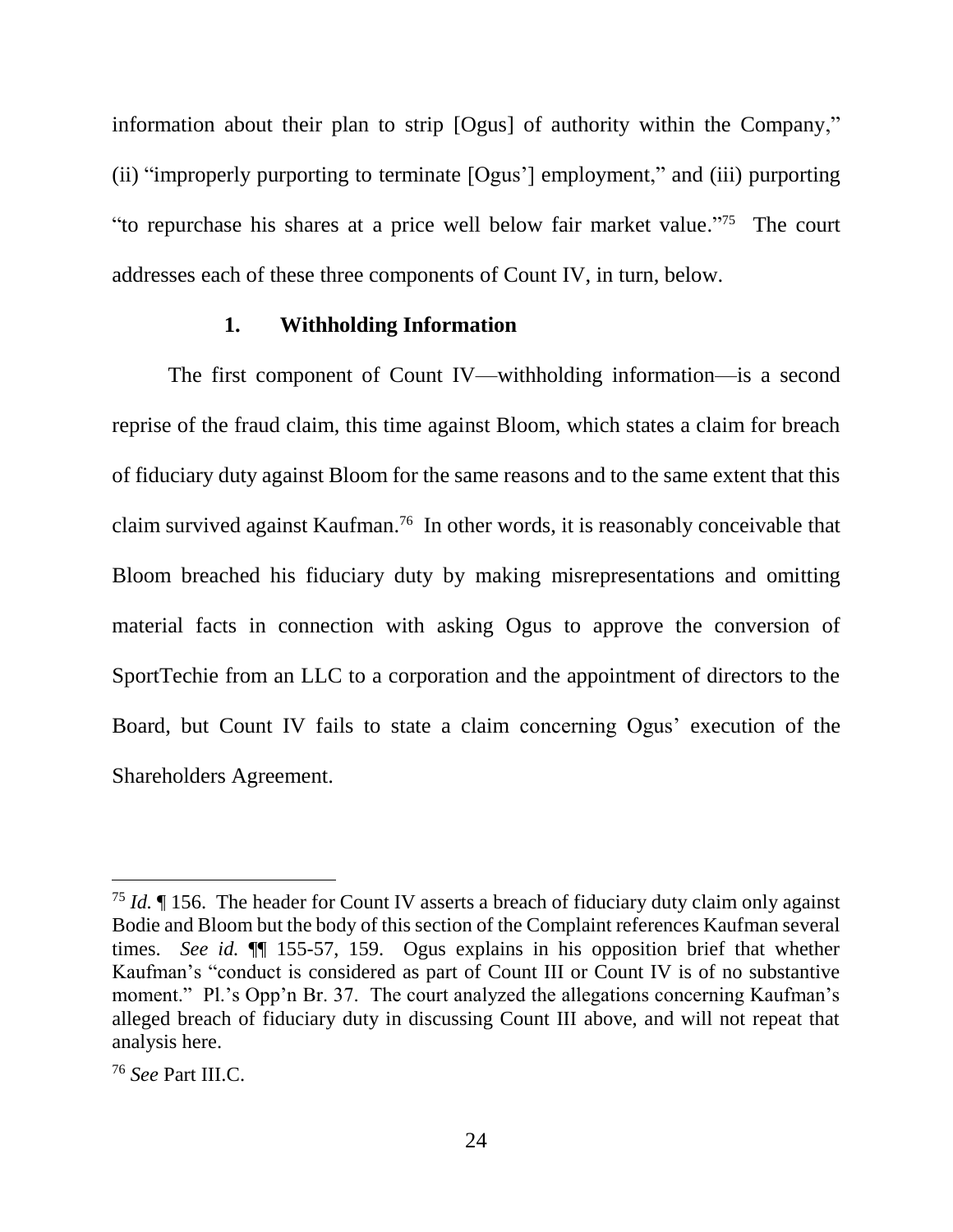As to Bodie, Count IV fails to state a claim for breach of fiduciary duty because the alleged withholding of information from Ogus with respect to his approval of the conversion and of the appointment of directors to the Board including the appointment of Bodie—occurred before Bodie became a director of the Company on February 1, 2017.<sup>77</sup> Relying on *Noerr v. Greenwood*, <sup>78</sup> Ogus argues that "[p]rospective directors . . . can be liable for disclosure violations committed in connection with solicitation of equity-holder approval of their election to the board."<sup>79</sup> Although one of the defendants in *Noerr* had been nominated but not yet elected as a director when the challenged proxy statement was circulated,<sup>80</sup> the court did not address whether a director can be subject to fiduciary duties before actually becoming a director. In the absence of any such analysis, the court declines to find that Bodie owed fiduciary duties before her appointment to the Board when she had no legal authority to serve as a director of the Company at that time.

## **2. The Termination of Ogus' Employment**

The second component of Count IV asserts that "Bodie and Bloom breached their fiduciary duties to Ogus by signing the consents to terminate [Ogus] without

<sup>77</sup> *See In re Walt Disney Co. Deriv. Litig.*, 907 A.2d 693, 758 (Del. Ch. 2005) ("Delaware law does not require directors-to-be to comply with their fiduciary duties.").

<sup>78</sup> 1997 WL 419633 (Del. Ch. July 16, 1997).

<sup>79</sup> Pl.'s Opp'n Br. 38.

<sup>80</sup> 1997 WL 419633, at \*1 n.2.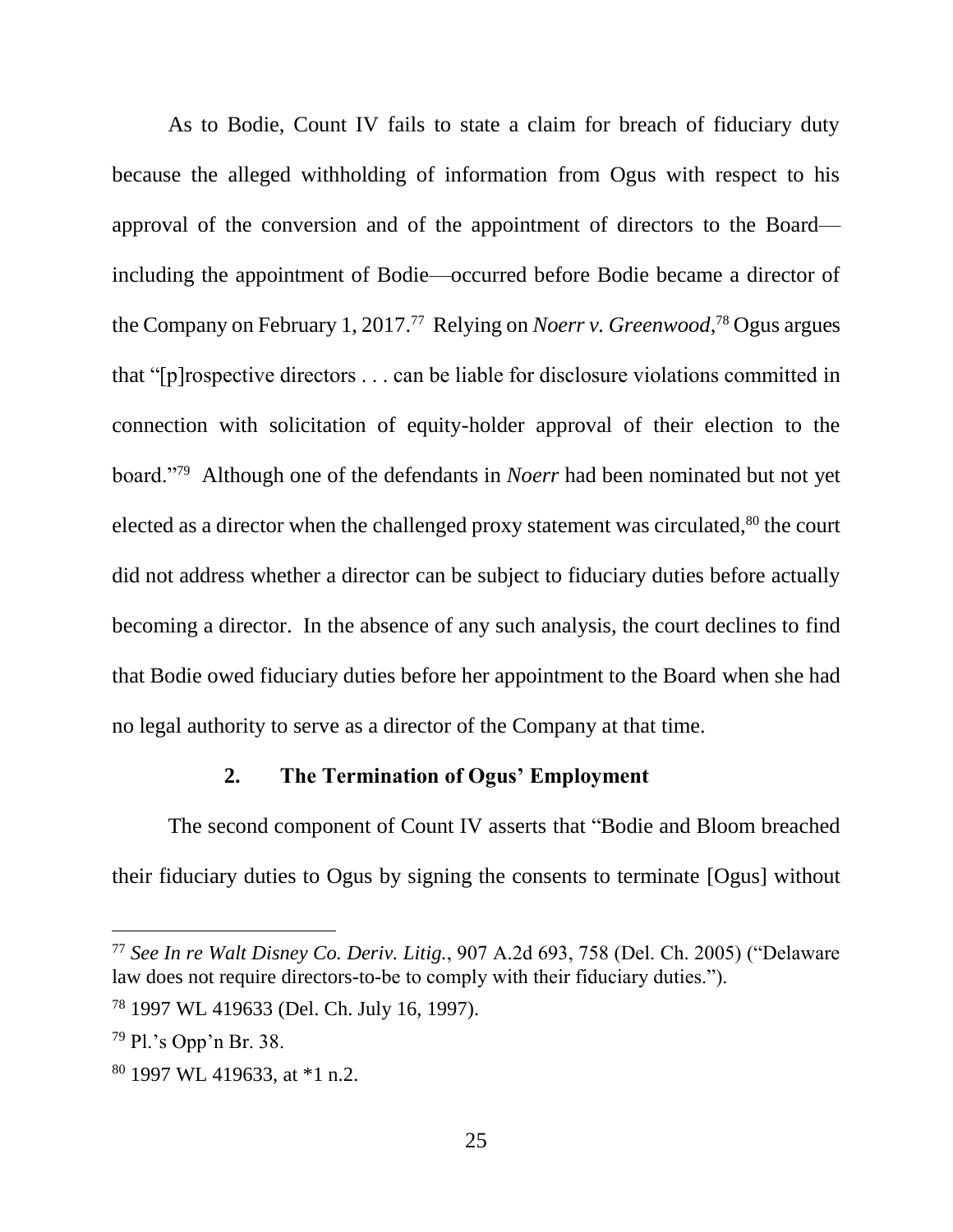cause." 81 Citing *Dweck v. Nasser*, <sup>82</sup> defendants argue that this conduct "cannot be a breach of fiduciary duty" because, "[t]o the extent Ogus claims his termination was wrongful, that is a wrongful termination claim, not a breach of fiduciary duty claim."<sup>83</sup> The court does not read *Dweck* to provide such a categorical rule.

In *Dweck*, the court held that Gila Dweck's allegations of wrongdoing concerning her termination as president and CEO of Kids International Corporation by the company's director and controlling stockholder (Nasser) "are insufficient to support a claim for breach of fiduciary duty."<sup>84</sup> In reaching this conclusion, however, the court seemed to rely on the lack of any allegations suggesting that Nasser or any other director of the company was acting against the company's best interests in firing Dweck such that there was no reason to interfere with their ability to change the management of the company. As the court stated: "Apart from the unenforceable stockholders agreement, there is nothing to suggest that Nasser or any director of Kids' had a fiduciary obligation to leave the management of the business to Dweck."85

<sup>81</sup> Compl. ¶ 158.

<sup>82</sup> 2005 WL 5756499 (Del. Ch. Nov. 23, 2005).

<sup>83</sup> Defs.' Reply Br. 22 (Dkt. 49).

 $84$  2005 WL 5756499, at  $*5$ .

<sup>&</sup>lt;sup>85</sup> *Id.* The "unenforceable stockholders agreement" refers to a draft agreement governing Dweck's rights as an officer and director of the company that the court found to be unenforceable. *Id.* at \*2.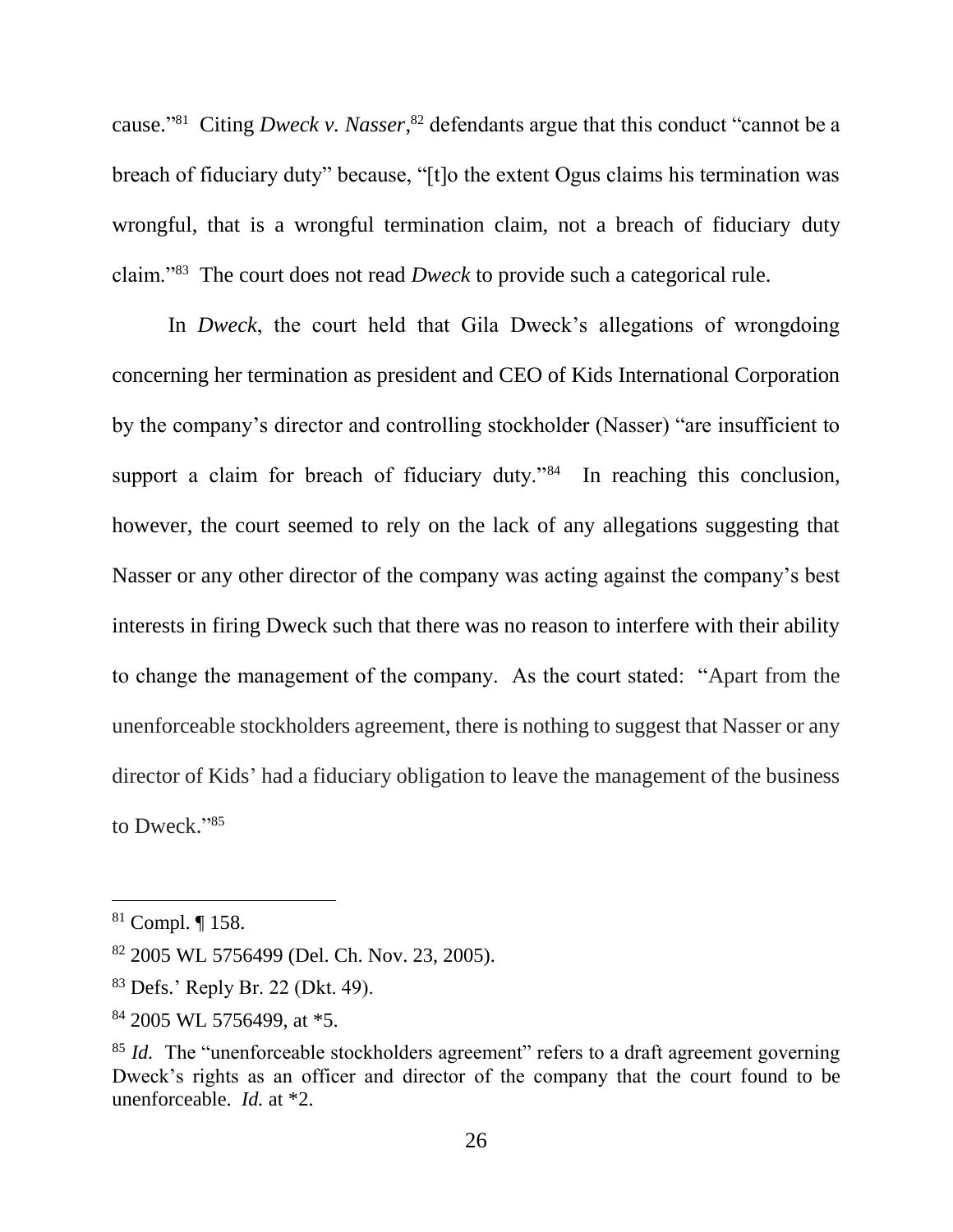The court's analysis concerning another personnel decision in that case supports this reading of *Dweck*. Specifically, the court declined to dismiss a claim for breach of fiduciary duty against Nasser for hiring his nephew (Djemal) to replace Dweck. Based on allegations that Djemal was "unsuited to the job," "ha[d] caused substantial disruption at the company," and "ha[d] injured the company's business and prospects," the court concluded that "the complaint sufficiently pleads that the controller did not act in the best interest of the company when he replaced the plaintiff with his allegedly unfit nephew." 86

Here, the Complaint alleges that Ogus "never received a negative review of his work from his fellow employees nor was he otherwise notified that his performance was lacking," never received "any further explanation for his termination," and was fired "for the sole and improper purpose" of "buy[ing] his shares at a below market price."<sup>87</sup> Ogus also alleges that his "efforts led to increased visibility for the Company, increased readership and partnerships, such as with Sports Illustrated."<sup>88</sup> Based on these allegations, and giving Ogus all reasonable inferences as the court must at this stage of the proceedings, it is reasonably conceivable that Bloom and Bodie terminated Ogus' employment in bad faith simply

<sup>86</sup> *Id* at \*1, 6.

<sup>87</sup> Compl. ¶¶ 93, 179(k), 188, 191; *see also id.* ¶¶ 71, 88.

<sup>88</sup> *Id.* ¶ 189.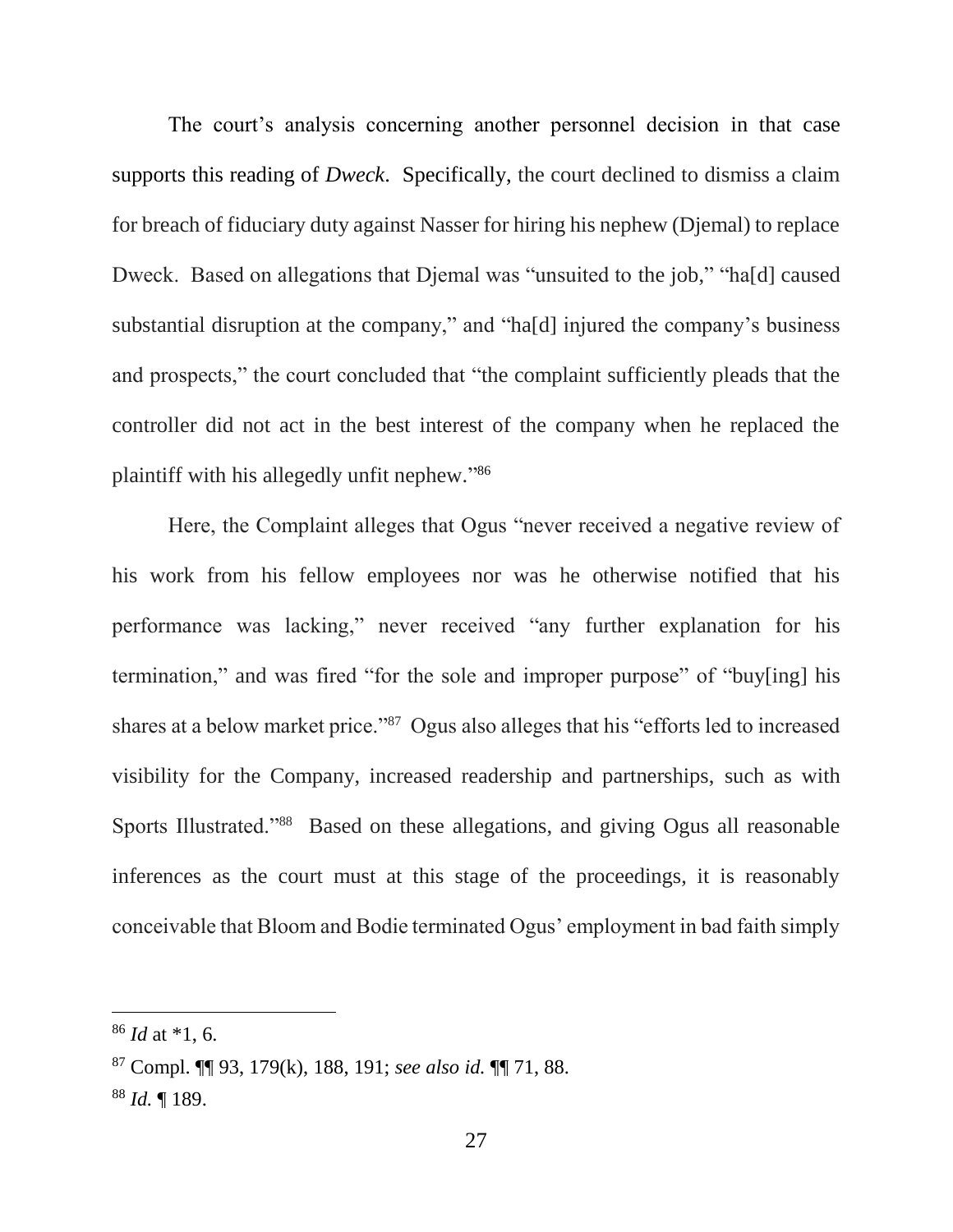to eliminate his ownership position in the Company for unfair value. This states a claim for breach of fiduciary duty.

### **3. The Repurchase of Ogus' Shares**

The third component of Count IV asserts that Bodie and Bloom breached their fiduciary duty by "repurchas[ing] [Ogus'] shares at a price well below fair market value."<sup>89</sup> Defendants argue that the gravamen of this aspect of Count IV is that Ogus received less than fair value for his shares, which should be dismissed because the theory "is precisely the same as" Ogus breach of contract claim in Count IX.<sup>90</sup> The court agrees.

In *Nemec v. Shrader*, our Supreme Court affirmed the dismissal of a breach of fiduciary duty claim involving the redemption of two former officers' shares of the company, finding that the claim was foreclosed by a contract that expressly addressed the parties' dispute even though the company's directors made the decision to redeem the shares:

It is a well-settled principle that where a dispute arises from obligations that are expressly addressed by contract, that dispute will be treated as a breach of contract claim. In that specific context, any fiduciary claims arising out of the same facts that underlie the contract obligations would be foreclosed as superfluous.

\* \* \* \* \*

<sup>89</sup> *Id.* ¶ 156.

<sup>90</sup> Defs.' Opening Br. 28.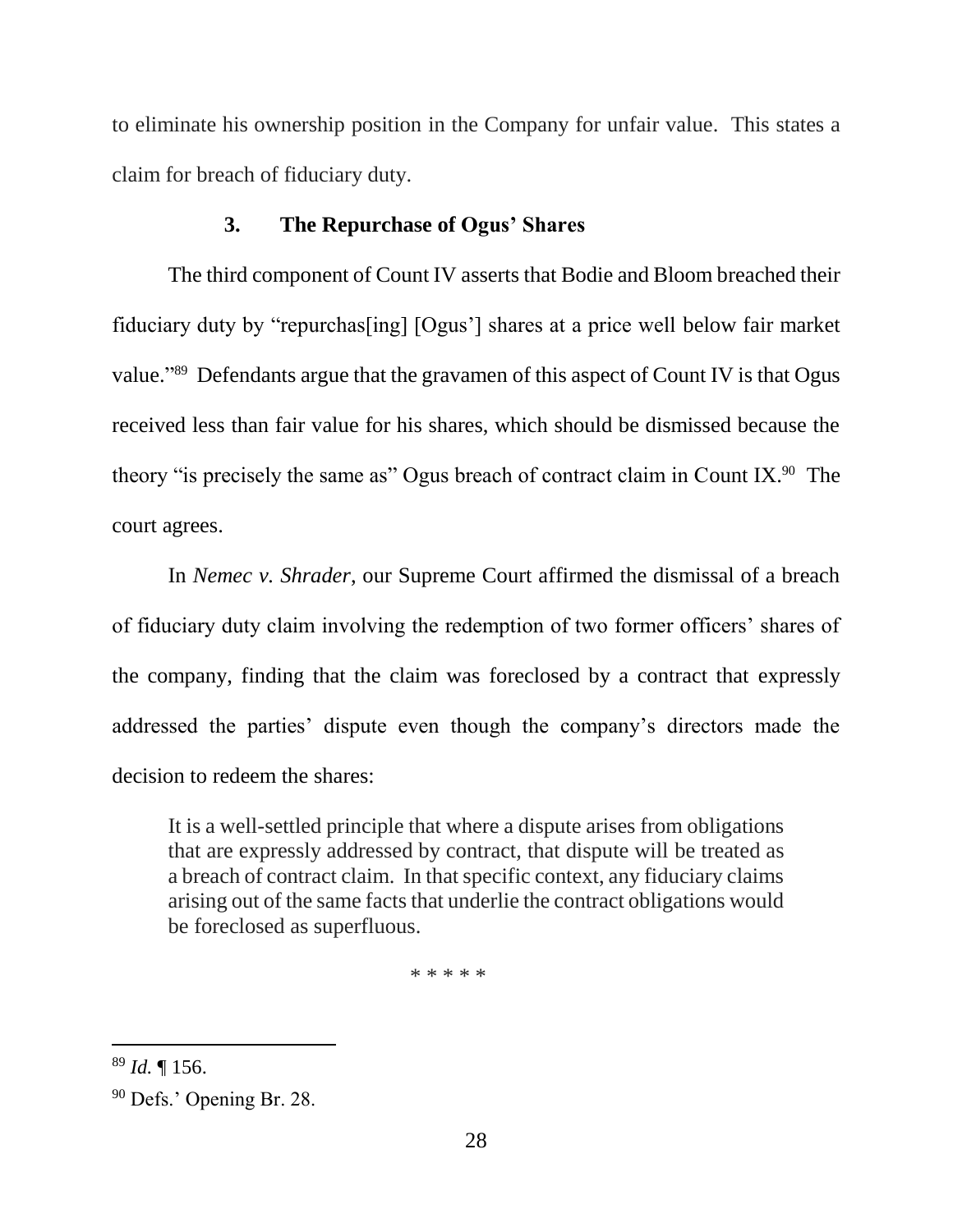Even though the Directors caused the Company to redeem the plaintiffs' shares when it did, the fiduciary duty claim still arises from a dispute relating to the exercise of a *contractual* right—the Company's right to redeem the shares of retired nonworking stockholders. That right was not one that attached to or devolved upon all the Company's common shares generally, irrespective of a contract. Rather, that right was solely a creature of contract, and attached only to those shares that retired stockholders acquired under the Stock Plan. As a consequence, the nature and scope of the Directors' duties when causing the Company to exercise its right to redeem shares covered by the Stock Plan were intended to be defined solely by reference to that contract. Any separate fiduciary duty claims that might arise out of the Company's exercise of its contract right, therefore, were foreclosed.<sup>91</sup>

Here, Section 6 of the Shareholders Agreement expressly provides that upon the termination of Ogus' employment from SportTechie, the Company has the option to purchase his shares for "an amount equal to the fair market value (as determined in good faith by the Board) of the Shares."<sup>92</sup> The alleged breach of this contractual obligation is the subject of Count IX, discussed below. This is not to say that the Board's decision to terminate Ogus' employment cannot form the basis of a fiduciary duty claim. As discussed in the previous section, Ogus has stated such a claim. Insofar as the question is whether Ogus received fair value for his shares, however, that dispute is squarely addressed by the terms of the Shareholders Agreement—which has a built in requirement that the directors determine fair value

<sup>91</sup> *Nemec v. Shrader*, 991 A.2d 1120, 1129 (Del. 2010) (citations omitted, emphasis in original).

 $92$  Compl. Ex. C  $\S$  6.2.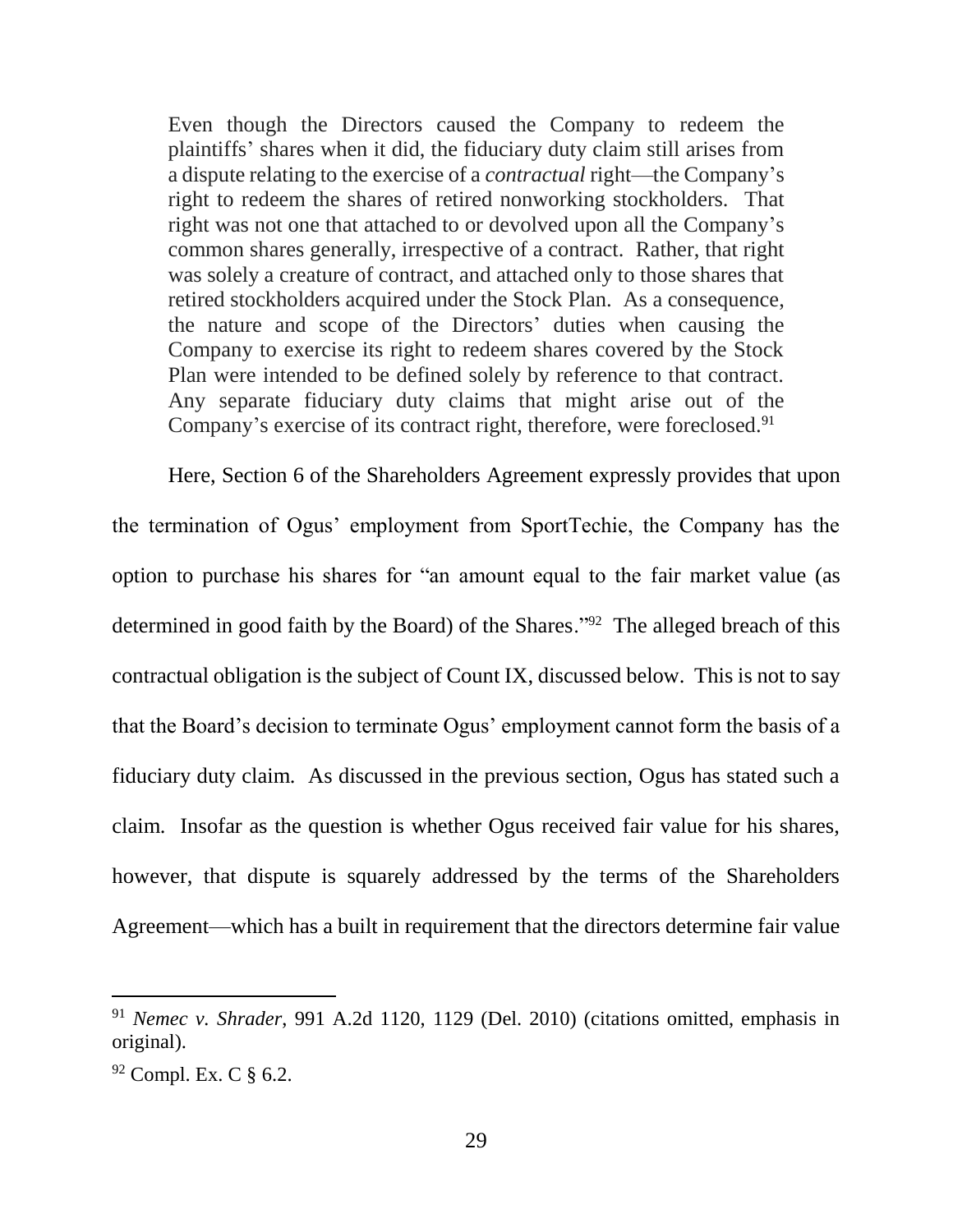in good faith—and cannot form the basis of a separate fiduciary duty claim under the reasoning of *Nemec*. 93 For this reason, this aspect of Count IV fails to state a claim for relief.

\* \* \* \* \*

The motion to dismiss Count IV is granted in part and denied in part in the manner stated above.

#### **E. Count V: Aiding and Abetting Against Oak View**

l

Count V of the Complaint asserts that Oak View aided and abetted Bodie in breaching her fiduciary duties in the manner set forth in Count IV.<sup>94</sup> The elements

<sup>93</sup> *See also Gale v. Bershad*, 1998 WL 118022, at \*5 (Del. Ch. Mar. 4, 1998) ("[B]ecause the contract claim addresses the alleged wrongdoing by the Board, any fiduciary duty claim arising out of the same conduct is superfluous."); *Madison Realty Partners 7, LLC v. Ag ISA, LLC*, 2001 WL 406268, at \*6 (Del. Ch. Apr. 7, 2001) (dismissing a fiduciary duty claim because "the contract and fiduciary claims overlap completely since they are based on the same underlying conduct . . . [and] 'relate[s] to obligations 'expressly treated . . . ' by contract'"); *Blue Chip Capital Fund II Ltd. P'ship v. Tubergen*, 906 A.2d 827, 833-34 (Del. Ch. 2006) (dismissing a fiduciary duty claim when "the complaint asserts contractual and fiduciary duty claims that arise from the same alleged facts and underlying conduct" because "contract, and not fiduciary, principles should govern the analysis"); *Stewart v. BF Bolthouse Holdco, LLC*, 2013 WL 5210220, at \*13-15 (Del. Ch. Aug. 30, 2013) (dismissing a fiduciary duty claim because it is "duplicative of, and foreclosed by, their breach of contract claims").

<sup>&</sup>lt;sup>94</sup> In its opposition brief, Ogus asserts that Oak View "participated in the breaches by Kaufman and Bloom as well—including encouraging Kaufman's misconduct by promising him a cut of the benefits in the 2016 note." Pl.'s Opp'n Br. 46. Fairly read, the allegations of Count V focus only on Bodie's conduct and seeks to impute only her conduct to Oak View. *See, e.g.*, Compl. ¶¶ 165 ("Bodie breached her fiduciary duties to Plaintiff."), 166 ("The actions and knowledge of Ms. Bodie is imputed to Oak View for the reasons detailed earlier herein. Thus, Oak View actively participated in the breach of fiduciary duty.").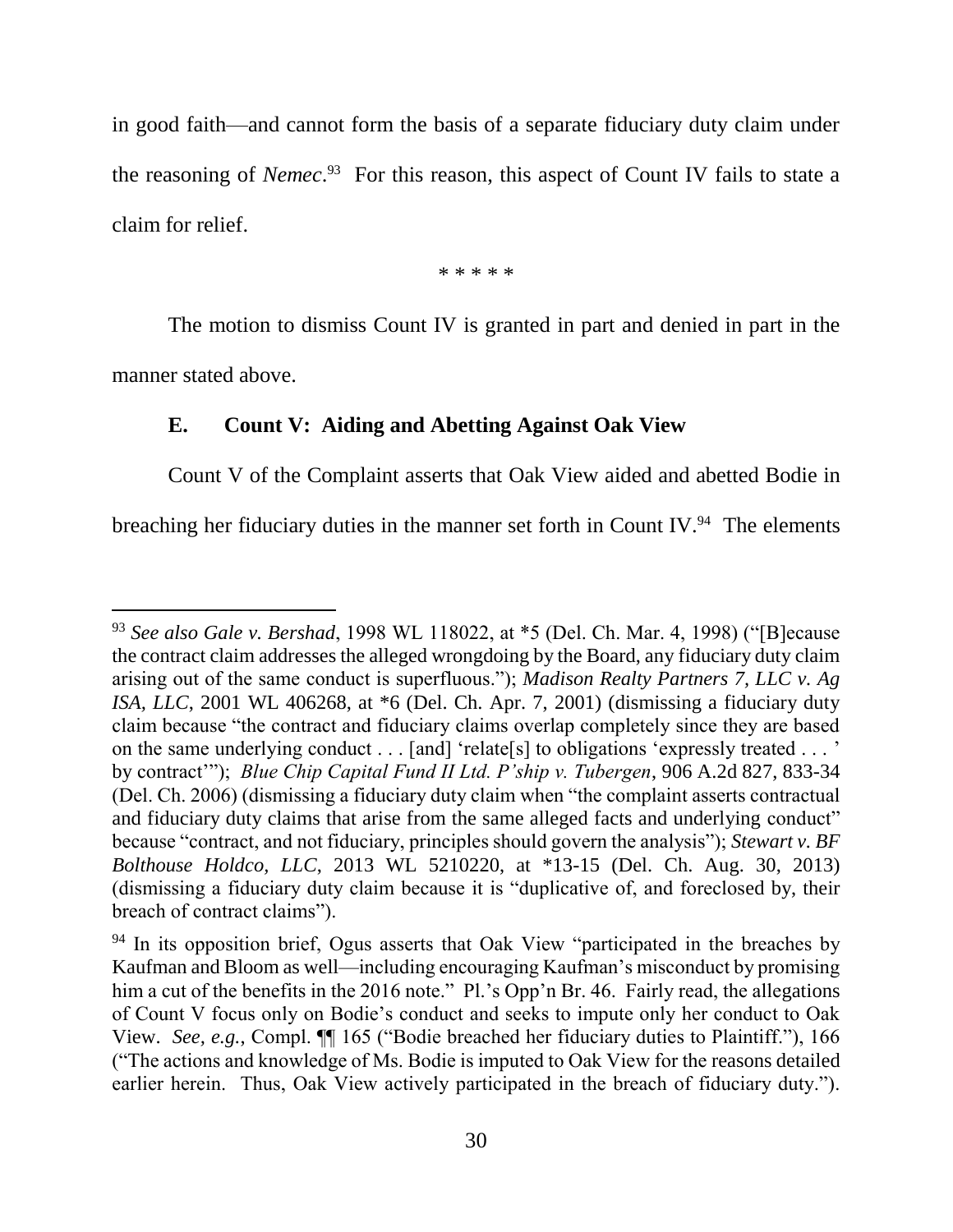of a claim for aiding and abetting a breach of fiduciary duty are: "(1) the existence of a fiduciary relationship, (2) a breach of the fiduciary's duty, (3) knowing participation in that breach by the defendants, and (4) damages proximately caused by the breach."<sup>95</sup>

As previously discussed, Count IV contains three components: (i) the withholding of information, (ii) the termination of Ogus' employment, and (iii) the Company's repurchase of Ogus' shares. Because Count IV fails to state a claim for breach of fiduciary duty against Bodie with respect to the first and third components,<sup>96</sup> Count V fails to state a claim for aiding and abetting against Oak View as to those two components as well.

With respect to the second component, for which Ogus has stated a claim against Bodie for breach of fiduciary duty for the reasons discussed in Part III.D and for which defendants do not contest the element of damages,<sup>97</sup> the only open question is whether the Complaint sufficiently alleges that Oak View knowingly participated

Accordingly, the court analyzes Count V only with respect to Bodie's alleged breach of fiduciary duty.

<sup>95</sup> *Malpiede v. Townson*, 780 A.2d 1075, 1096 (Del. 2001) (citations, internal quotations, and alterations in original omitted).

<sup>96</sup> *See* Part III.D.

<sup>&</sup>lt;sup>97</sup> Because defendants did not challenge the damages element of the aiding and abetting claim in their briefs, they have waived the issue. *See Emerald Partners v. Berlin*, 726 A.2d 1215, 1224 (Del. 1999) (issues not briefed are deemed waived).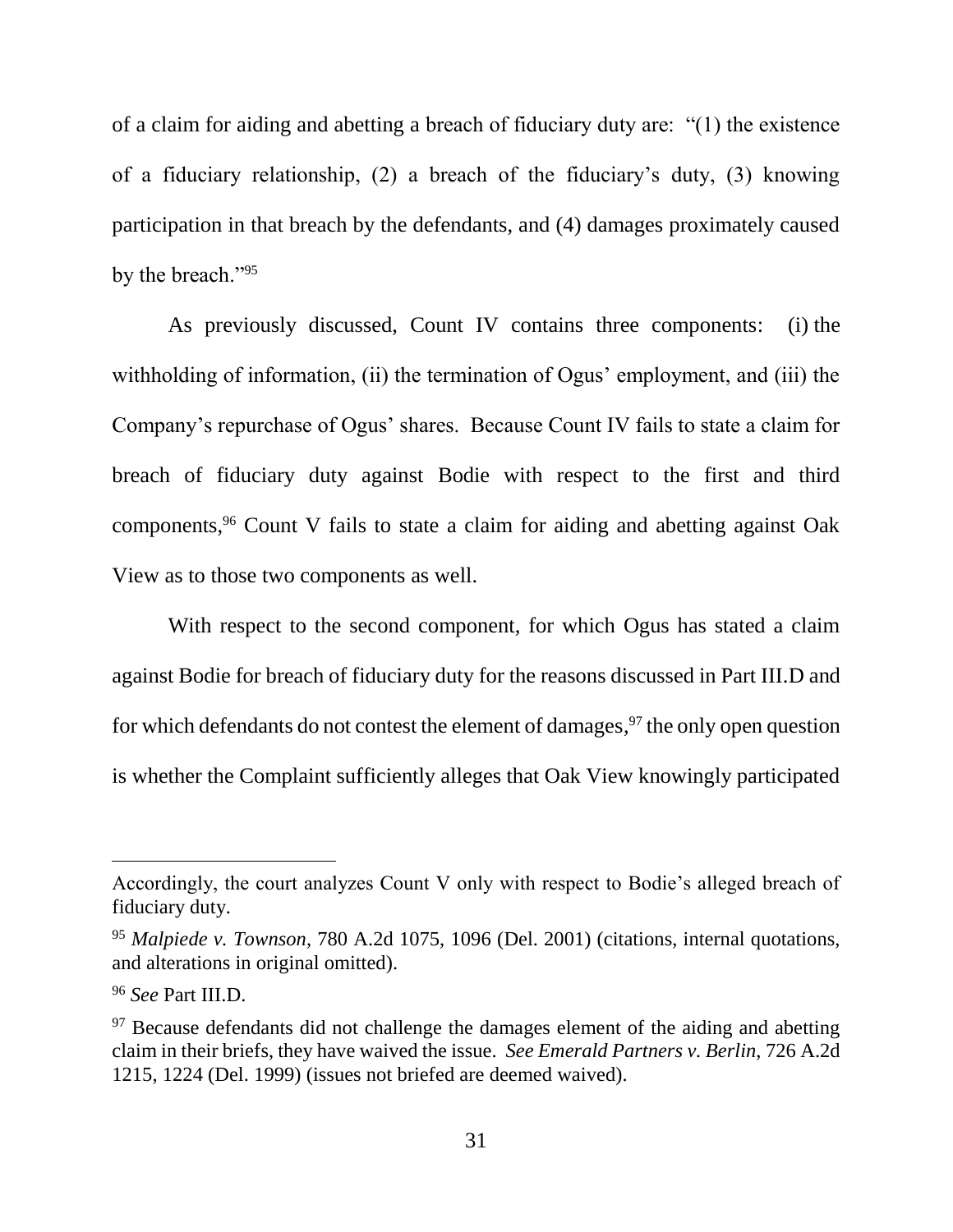in Bodie's alleged breach of fiduciary duty. "A claim of knowing participation need not be pled with particularity," but "there must be factual allegations in the complaint from which knowing participation can be reasonably inferred."<sup>98</sup>

The Complaint sufficiently alleges that Bodie knowingly participated in the termination of Ogus' employment by signing a written consent of the Board to remove Ogus as an officer of the Company effective March 8, 2017.<sup>99</sup> "A director's knowledge and participation in a breach may be imputed to a non-fiduciary entity for which that director also serves in a fiduciary capacity."<sup>100</sup> Ogus alleges, and defendants do not dispute, that Bodie was serving in a fiduciary capacity at Oak View when she signed the written consent, which follows from the Complaint's allegations that Bodie "served as an officer" of Oak View and was its Vice President of Business Development in 2017.<sup>101</sup> Accordingly, Bodie's knowing participation in the termination of Ogus' employment may be imputed to Oak View. Count V thus states a claim against Oak View for aiding and abetting Bodie's breach of fiduciary duty with respect to terminating Ogus' employment at SportTechie.

<sup>98</sup> *In re Gen. Motors (Hughes) S'holder Litig.*, 2005 WL 1089021, at \*24 (Del. Ch. May 4, 2005) (citation and internal quotation marks omitted).

<sup>99</sup> Compl. ¶¶ 88, 93; *see id.* Ex. F.

<sup>100</sup> *Carr v. New Enter. Assocs., Inc.,* 2018 WL 1472336, at \*16 (Del. Ch. Mar. 26, 2018) (citing *Carlson v. Hallinan*, 925 A.2d 506, 542 (Del. Ch. 2006); *Khanna v. McMinn*, 2006 WL 1388744, at \*27 (Del. Ch. May 9, 2006)).

<sup>101</sup> Compl. ¶¶ 19, 162.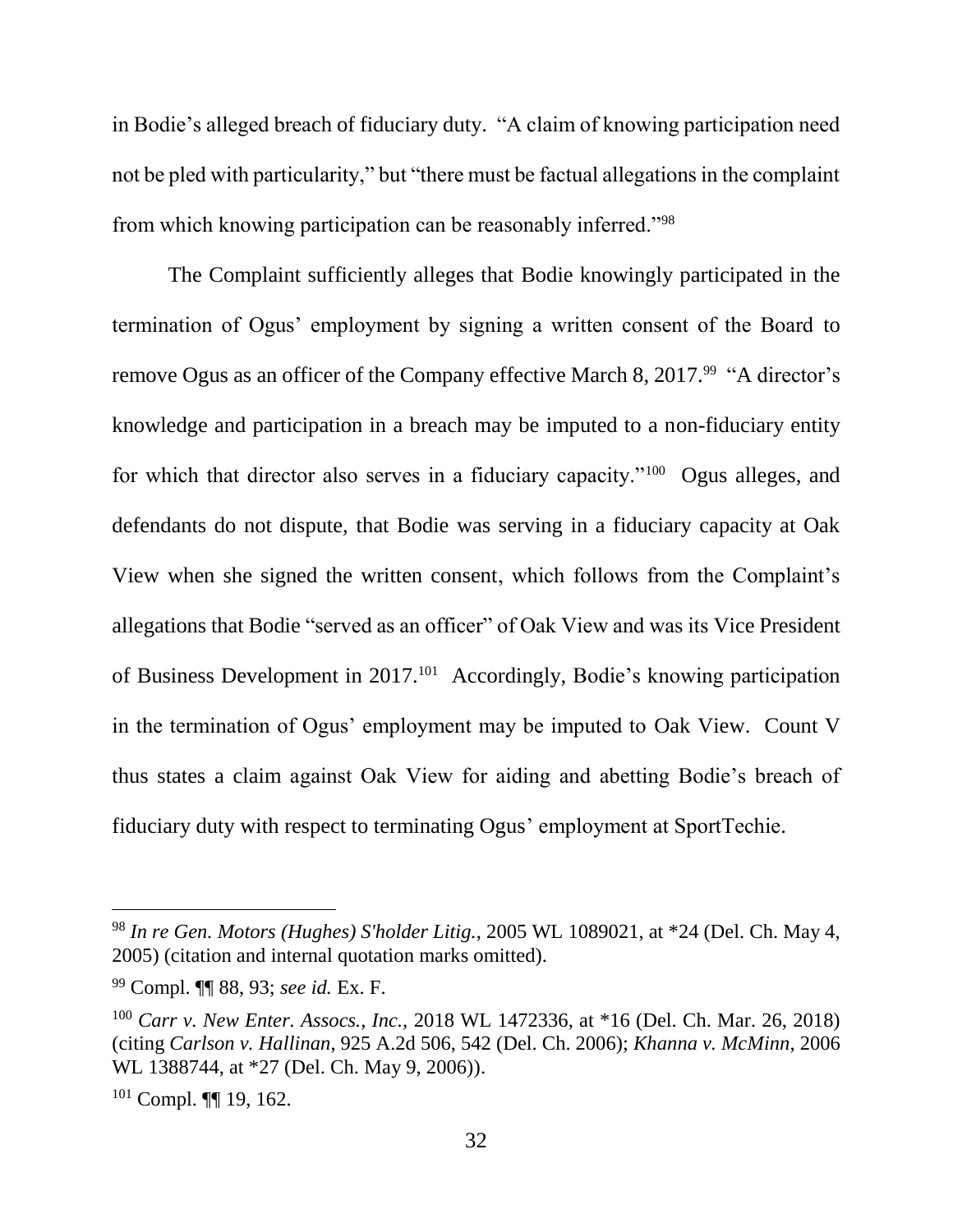\* \* \* \* \*

The motion to dismiss Count V is granted in part and denied in part in the manner stated above.

# **F. Count VI: Civil Conspiracy Against Bodie, Bloom, Kaufman and Oak View**

Count VI asserts that Bodie, Bloom, Kaufman, and Oak View engaged in a civil conspiracy to allow Oak View to gain control of SportTechie through Oak View's purchase of a secured convertible note and the subsequent implementation of a multi-step plan that forced Ogus out of the Company and allowed it to repurchase his shares "at below market price."<sup>102</sup> The elements for civil conspiracy are: "(i) a confederation or combination of two or more persons; (ii) an unlawful act done in furtherance of the conspiracy; and (iii) damages resulting from the action of the conspiracy parties."<sup>103</sup>

With respect to the first element, "[e]ven to prevail at trial the [plaintiff does] not need to prove the existence of an explicit agreement; a conspiracy can be inferred from the pled behavior of the alleged conspirators."<sup>104</sup> "[T]o survive a motion to

<sup>102</sup> *Id.* ¶¶ 178-80.

<sup>103</sup> *Great Hill*, 2014 WL 6703980, at \*20.

<sup>104</sup> *In re Am. Int'l Grp., Inc.*, 965 A.2d 763, 806 (Del. Ch. 2009) (citing *Empire Fin. Servs., Inc. v. Bank of N.Y.*, 900 A.2d 92, 97 n.16 (Del. 2006)); *see also LVI Grp. Invs., LLC v. NCM Grp. Holdings, LLC*, 2018 WL 1559936, at \*16 (Del. Ch. Mar. 28, 2018).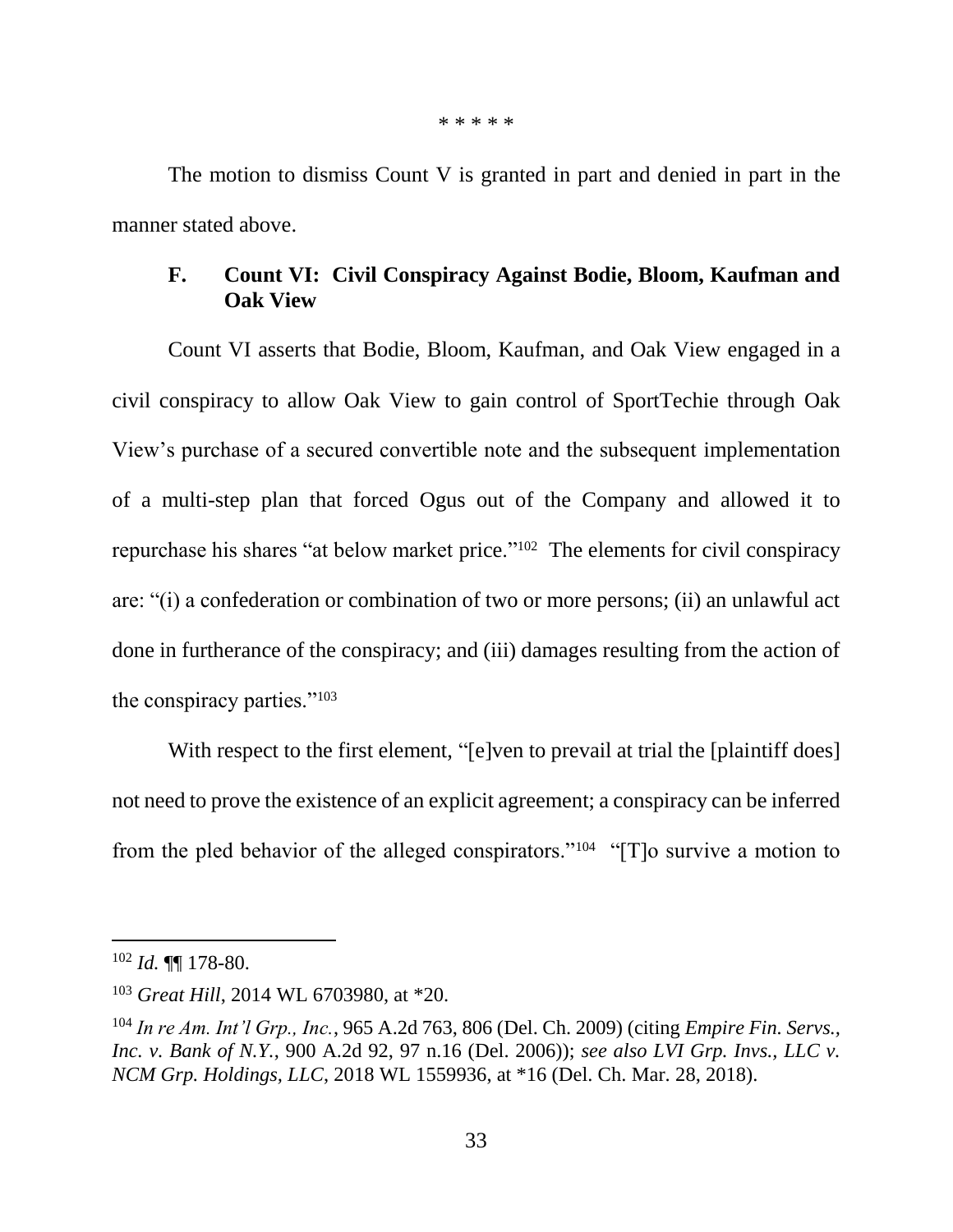dismiss, all that is needed is a reasonable inference that [the defendant] was part of this conspiracy."<sup>105</sup>

Here, the Complaint alleges, in sum, that: (i) Oak View, through Bodie, invested in SportTechie in October 2016 expecting to make a further investment in and obtain control of the Company; <sup>106</sup> (ii) Bodie publicly stated in November 2016 that members of Oak View would have "first dibs" on SportTechie;<sup>107</sup> (iii) Bloom, Kaufman, and Bodie (acting together in various combinations) thereafter (a) converted the LLC into a corporation, which eliminated Ogus' Veto Right and gave the Board the authority to terminate Ogus' employment; (b) created a Board friendly to Oak View that excluded Ogus; (c) procured a Shareholders Agreement allowing the Company to repurchase Ogus' shares upon the termination of his employment; (d) terminated Ogus' employment; and (e) repurchased his shares at an allegedly unfair price.<sup>108</sup> These allegations, and the rather rapid pace at which the sequence of events necessary to implement the alleged plan occurred, support a reasonable inference of a confederation among Bodie, Bloom, Kaufman, and Oak View.<sup>109</sup>

<sup>105</sup> *Am. Int'l Grp*, 965 A.2d at 806.

 $106$  Compl.  $\P\P$  40-41, 77.

<sup>107</sup> *Id.* Ex. B at 5.

<sup>108</sup> Compl. ¶¶ 45, 47, 48, 65, 67, 88, 94, 102.

<sup>&</sup>lt;sup>109</sup> Defendants devote several pages downplaying the significance of certain events, asking the court to draw different inferences about them, and challenging the alleged conspiracy as "nonsensical" and "farfetched." *See* Defs.' Reply Br. 28-30. Defendants make many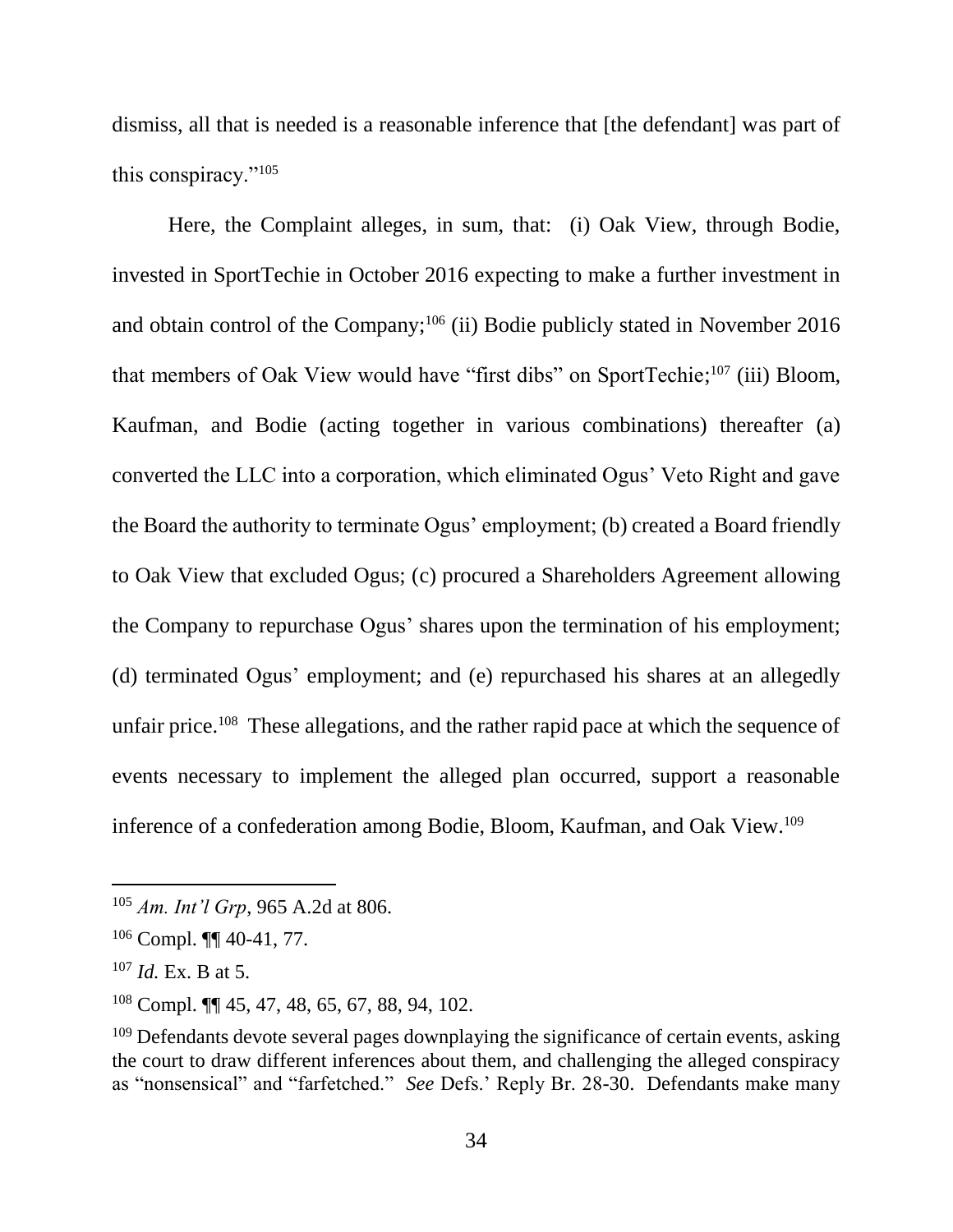The second element of a civil conspiracy claim—an unlawful act in furtherance of the conspiracy—also has been pled sufficiently. As discussed above, Ogus has stated claims for fraud and/or breach of fiduciary duty against each of the three individual defendants concerning various acts they each took (acting together in various combinations) in furtherance of the alleged conspiracy.<sup>110</sup> Finally, Ogus alleges he has suffered damages as a result of the conspiracy, $111$  which defendants do not challenge in their briefs. 112

For the foregoing reasons, the motion to dismiss Count VI of the Complaint is denied.

# **G. Count IX: Breach of the Shareholders Agreement Against SportTechie**

Count IX asserts that the Company "breached the Shareholders Agreement by failing to determine in good faith the fair market value of the Company in connection

valid points. The procedural posture of the motion, however, only requires that Ogus plead facts to support a reasonable inference of a confederation, which he need not do with particularity. *Great Hill*, 2014 WL 6703980, at \*20 ("The existence of a confederation may be pled by inference; it is not subject to the specificity requirement of Rule 9(b)."). Ogus has satisfied that hurdle, albeit not overwhelmingly.

<sup>110</sup> *See* Parts III.A, C, D.

<sup>&</sup>lt;sup>111</sup> Ogus alleges he "has suffered, and will continue to suffer, harm" as a result of the conspiracy, which led to his termination and the resulting acquisition of his 44.5% equity interest in SportTechie "at below market prices." Compl. ¶¶ 177, 183.

<sup>112</sup> *See Emerald Partners*, 726 A.2d at 1224 (issues not briefed are deemed waived).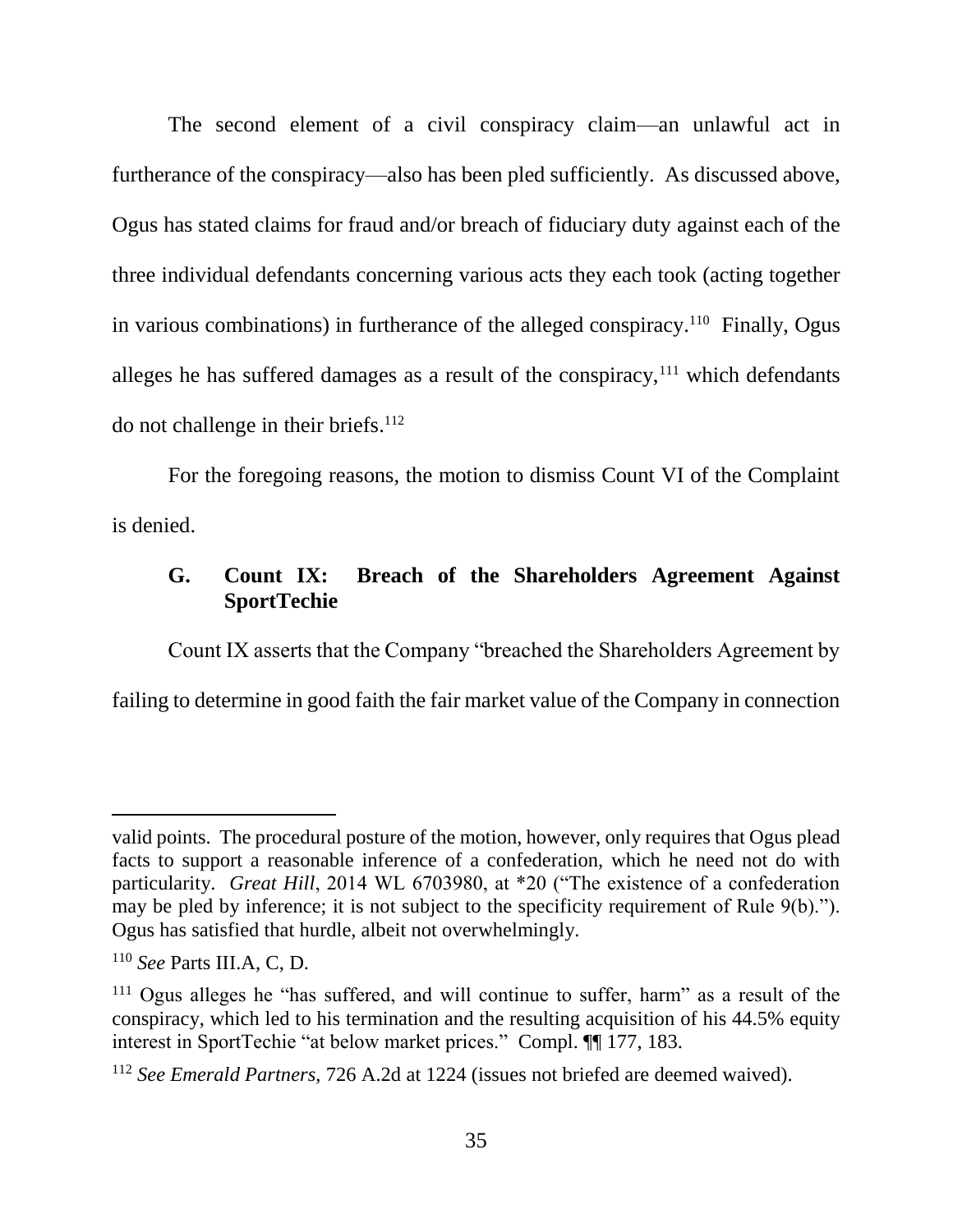with the ... repurchase of [Ogus'] shares."<sup>113</sup> Focusing on the Derivatas report, the Complaint alleges that it "contained notations and assumptions that were inconsistent with Defendants' own representations regarding the treatment of \$750,000 of convertible notes, SportTechie's relationship with Oak View Group and its future investments, and the overall value of the Company."<sup>114</sup>

As discussed above, under Section 6 of the Shareholders Agreement, the Company had the option to purchase Ogus' shares upon the termination of his employment from the Company for "an amount equal to the fair market value (as determined in *good faith* by the Board)."<sup>115</sup> Noting that the Complaint refers to the Derivatas report that set the price for Ogus' shares, defendants argue that Count IX should be dismissed because, even if there were flaws in the report, the Board members were entitled to rely on it under 8 *Del. C.* § 141(e).<sup>116</sup>

By invoking Section 141(e), which can protect directors of Delaware corporations from liability if the directors reasonably rely in good faith on the opinion of expert advisers, $117$  the Company essentially is asserting an affirmative

 $113$  Compl.  $\P$  214. Count IX is asserted in the alternative "if the Shareholders Agreement is found not have been induced by fraud." *Id.*

<sup>114</sup> *Id.* ¶ 218.

<sup>&</sup>lt;sup>115</sup> *Id.* Ex. C  $\S$  6.2 (emphasis added).

<sup>116</sup> Defs.' Opening Br. 49-50.

<sup>&</sup>lt;sup>117</sup> Section 141(e) provides, in relevant part, that "[a] member of the board of directors ... shall, in the performance of such member's duties, be fully protected in relying in good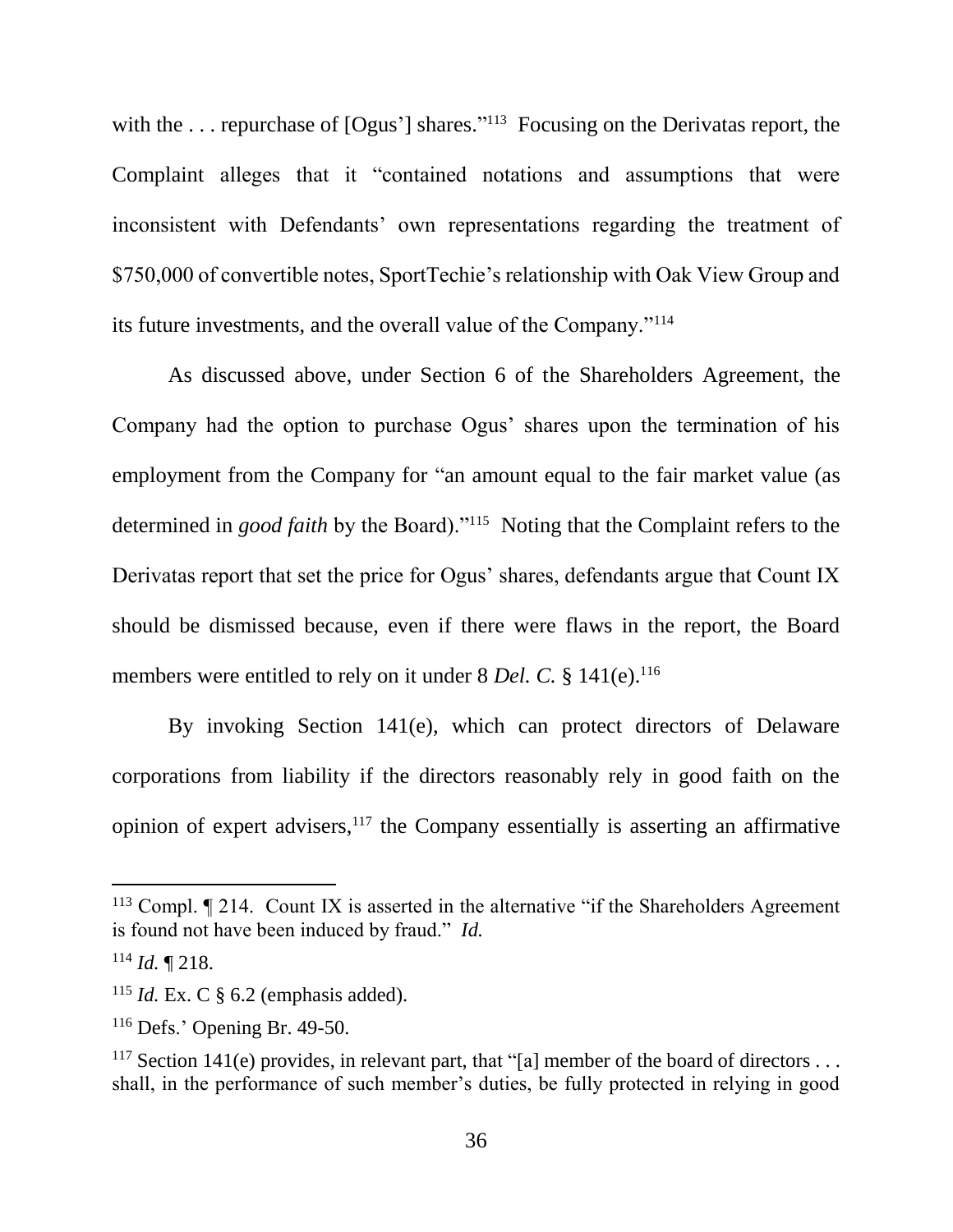defense against its own potential liability under the Shareholders Agreement. The Company thus should bear the burden of proof to demonstrate that the directors' reliance on the Derivatas report was reasonable and done in good faith.<sup>118</sup> Defendants have not put forward evidence to make this showing, which is a factintensive inquiry that is not appropriate for disposition in the context of a motion to dismiss under Court of Chancery Rule 12(b)(6).

On the issue of the Board's good faith in determining the purchase price for his shares, Ogus alleges that the Derivitas report stated that "there has been no contact with any potential investors" to raise additional funds but that the defendants knew that this assumption was false.<sup>119</sup> This is so, according to Ogus, because "Derivatas had been told that there had been no contact with investors or arrangements with them for investments after the investments made in October 2016," when in fact, "between 2017 and 2018 [SportTechie] had discussions with

faith upon the ... opinions, reports or statements presented to the corporation by any ... person as to matters the member reasonably believes are within such . . . person's professional or expert competence and who has been selected with reasonable care by or on behalf of the corporation." 8 *Del. C.* § 141(e).

<sup>118</sup> *See Medek v. Medek*, 2008 WL 4261017, at \*10 n.88 (Del. Ch. Sept. 10, 2008) ("Defendants have the burden of proof on each of their affirmative defenses.") (citing *Penn Mart Supermarkets, Inc. v. New Castle Shopping LLC*, 2005 WL 3502054, at \*5 n.40 (Del. Ch. Dec. 15, 2005)).

<sup>119</sup> Compl. ¶ 74.